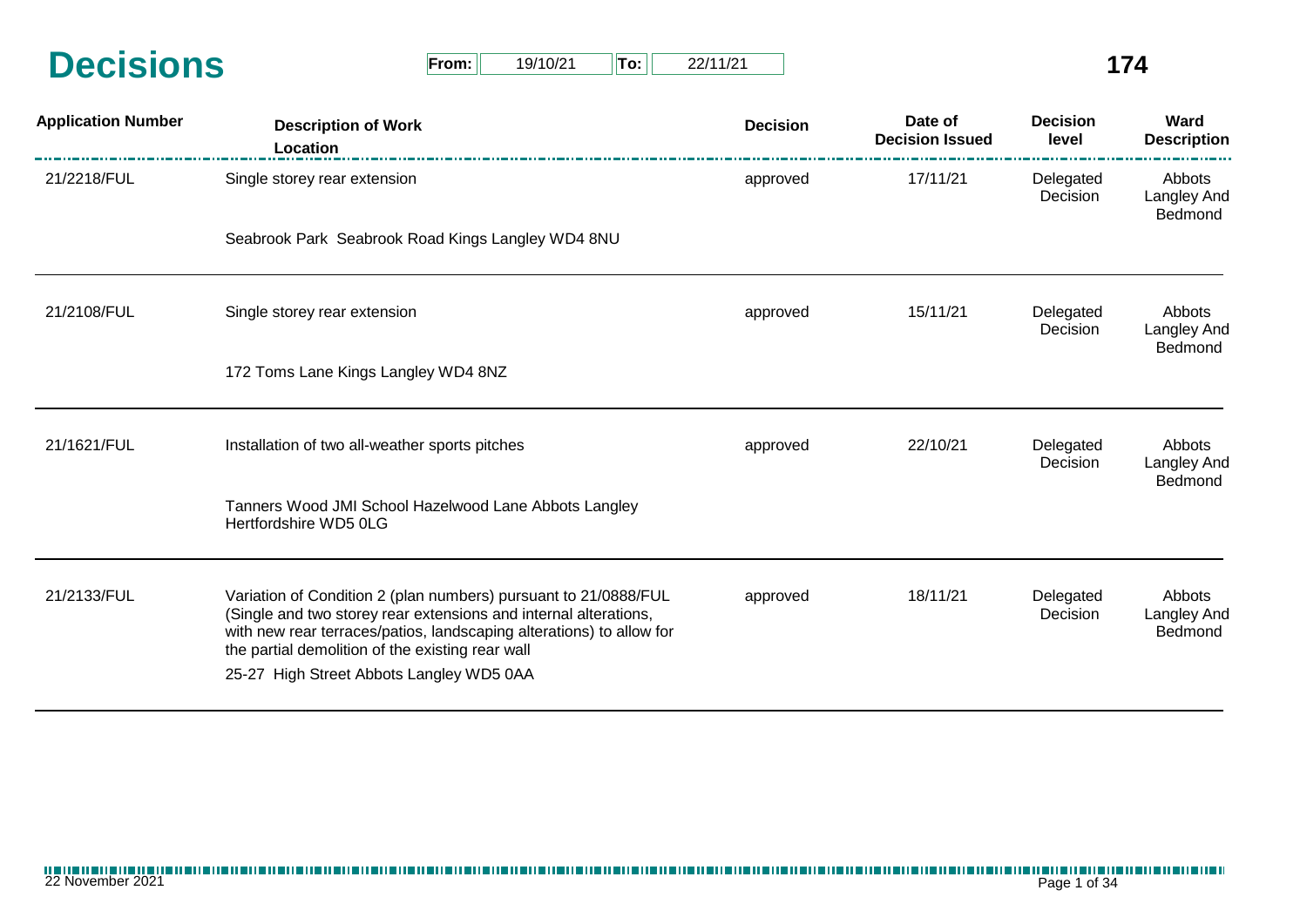| <b>Application Number</b> | <b>Description of Work</b><br>Location                                                                                                                                                                                | <b>Decision</b> | Date of<br><b>Decision Issued</b> | <b>Decision</b><br>level | <b>Ward</b><br><b>Description</b>       |
|---------------------------|-----------------------------------------------------------------------------------------------------------------------------------------------------------------------------------------------------------------------|-----------------|-----------------------------------|--------------------------|-----------------------------------------|
| 21/2106/CLPD              | Certificate of Lawfulness Proposed Development: Construction of<br>outbuilding                                                                                                                                        | approved        | 26/10/21                          | Delegated<br>Decision    | Abbots<br><b>Langley And</b><br>Bedmond |
|                           | 212 Abbots Road Abbots Langley WD5 0BP                                                                                                                                                                                |                 |                                   |                          |                                         |
| 21/2470/DDD               | Beech x 2 - Dead - Fell                                                                                                                                                                                               | Approve         | 28/10/21                          | Delegated<br>Decision    | Abbots<br>Langley And<br>Bedmond        |
|                           | Land Adjacent To Shire Cottage Dairy Way Abbots Langley<br>Hertfordshire WD5 0QJ                                                                                                                                      |                 |                                   |                          |                                         |
| 21/1583/FUL               | Demolition of existing dwelling, associated outbuildings and<br>commercial buildings and erection of four semi-detached<br>dwellings and one detached dwelling with associated access, car<br>parking and landscaping | withdrawn       | 04/11/21                          | Withdrawn                | Abbots<br>Langley And<br>Bedmond        |
|                           | Daimar Bedmond Road Bedmond Hertfordshire WD5 0QE                                                                                                                                                                     |                 |                                   |                          |                                         |
| 21/2176/LBC               | Single and two storey rear extensions and internal alterations with<br>new rear terraces and patios, landscaping alterations                                                                                          | approved        | 18/11/21                          | Delegated<br>Decision    | Abbots<br>Langley And<br>Bedmond        |
|                           | 25 - 27 High Street Abbots Langley Hertfordshire WD5 0AA                                                                                                                                                              |                 |                                   |                          |                                         |
| 21/2179/PDE               | Prior Approval: Single storey rear extension (depth 8.00 metres,<br>maximum height 3.00 metres, maximum eaves height 3.00<br>metres)<br>73 Abbots Road Abbots Langley Hertfordshire WD5 0BJ                           | no objection    | 22/10/21                          | Delegated<br>Decision    | Abbots<br>Langley And<br>Bedmond        |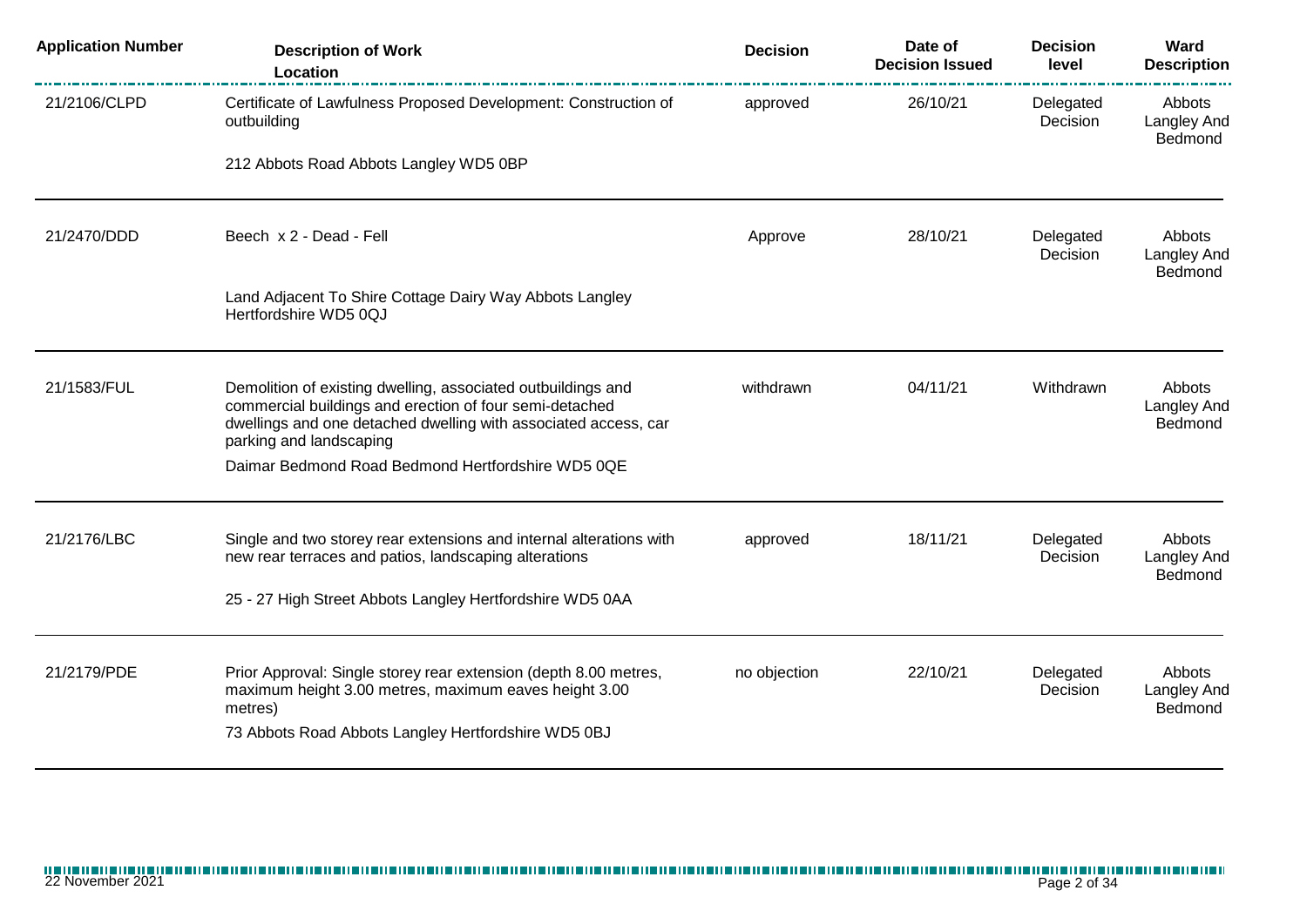| <b>Application Number</b> | <b>Description of Work</b><br>Location                                                                                       | <b>Decision</b> | Date of<br><b>Decision Issued</b> | <b>Decision</b><br>level | Ward<br><b>Description</b>              |
|---------------------------|------------------------------------------------------------------------------------------------------------------------------|-----------------|-----------------------------------|--------------------------|-----------------------------------------|
| 21/2180/PDE               | Prior Approval: Single storey rear extension (depth 6 metres,<br>maximum height 3.2 metres, maximum eaves height 3.2 metres) | withdrawn       | 26/10/21                          | Withdrawn                | Abbots<br><b>Langley And</b><br>Bedmond |
|                           | 343 Toms Lane Kings Langley Hertfordshire WD5 0RA                                                                            |                 |                                   |                          |                                         |
| 21/2151/FUL               | Part single, part two storey rear extension                                                                                  | approved        | 05/11/21<br>Delegated<br>Decision |                          | Abbots<br><b>Langley And</b><br>Bedmond |
|                           | 73 Abbots Road Abbots Langley WD5 0BJ                                                                                        |                 |                                   |                          |                                         |
| 21/2211/FUL               | Single storey side/rear extension                                                                                            | withdrawn       | 09/11/21                          | Withdrawn                | Abbots<br><b>Langley And</b><br>Bedmond |
|                           | 68 Marlin Square Abbots Langley WD5 0EG                                                                                      |                 |                                   |                          |                                         |
| 21/2027/FUL               | Increase in land levels to infill side pedestrian access and<br>extension of existing hardstanding                           | approved        | 27/10/21                          | Delegated<br>Decision    | Abbots<br><b>Langley And</b>            |
|                           | 3 Grove Cottages Bedmond Road Pimlico HP3 8SQ                                                                                |                 |                                   |                          | Bedmond                                 |
| 21/2199/FUL               | Single storey rear extension and associated landscaping including<br>retaining walls and patio                               | approved        | 11/11/21                          | Delegated<br>Decision    | Abbots<br><b>Langley And</b>            |
|                           | 60 Abbots Road Abbots Langley WD5 0BG                                                                                        |                 |                                   |                          | Bedmond                                 |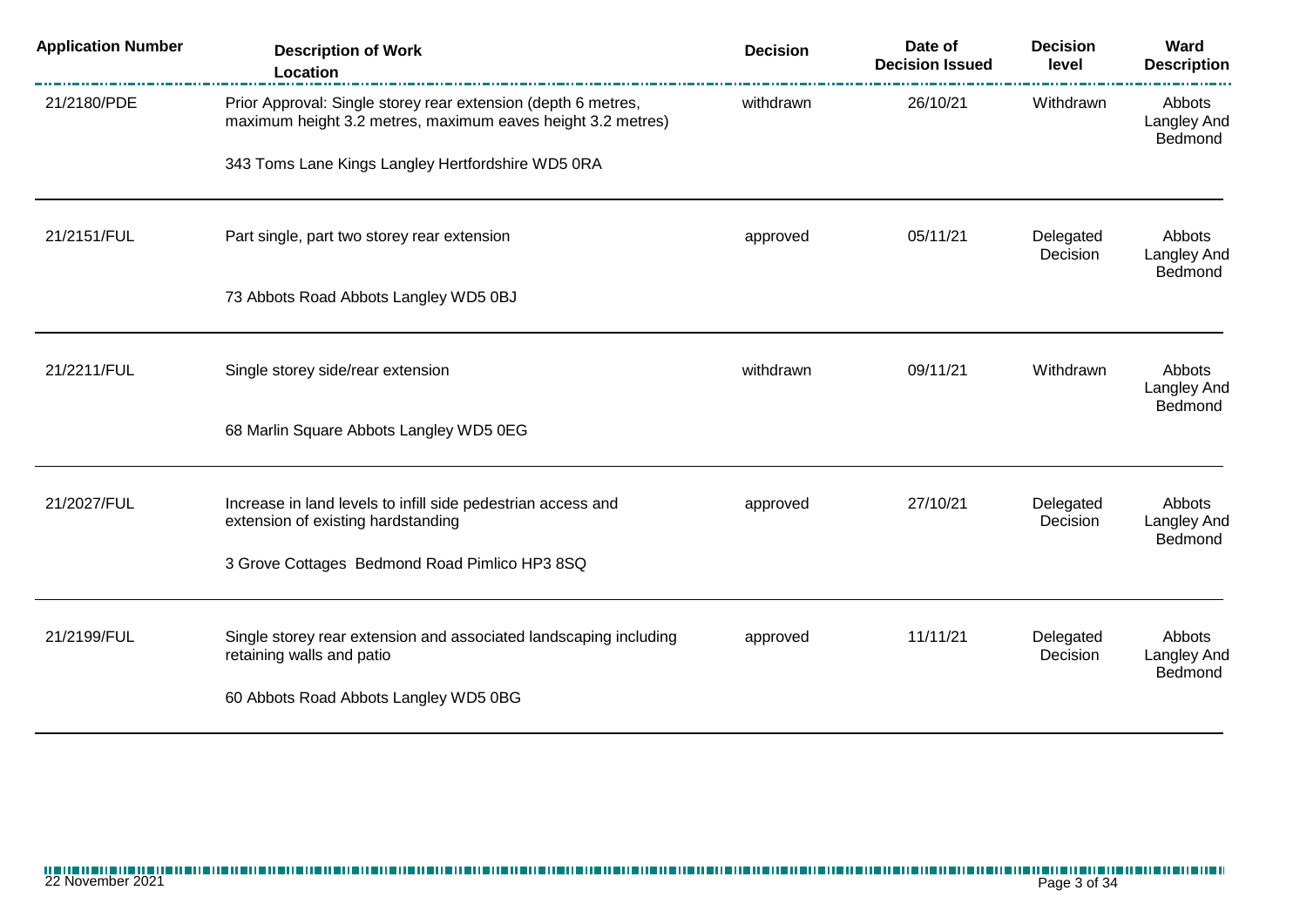| <b>Application Number</b> | <b>Description of Work</b><br>Location                                                                                                                                              | <b>Decision</b>          | Date of<br><b>Decision Issued</b> | <b>Decision</b><br>level | Ward<br><b>Description</b>              |
|---------------------------|-------------------------------------------------------------------------------------------------------------------------------------------------------------------------------------|--------------------------|-----------------------------------|--------------------------|-----------------------------------------|
| 21/2044/CLPD              | Certificate of Lawfulness Proposed Development: Loft conversion<br>including hip to gable extension, rear dormer and front rooflights<br>and construction of outbuilding            | approved                 | 15/11/21                          | Delegated<br>Decision    | Abbots<br>Langley And<br>Bedmond        |
|                           | 11 Langley Road Abbots Langley WD5 0EH                                                                                                                                              |                          |                                   |                          |                                         |
| 21/2357/DIS               | Discharge of Condition 3 (Landscape Management Plan)<br>pursuant to planning permission 21/1395/RSP                                                                                 | Determined -<br>DIS apps | 16/11/21                          | Delegated<br>Decision    | Abbots<br>Langley And<br>Bedmond        |
|                           | 173 Abbots Road Abbots Langley WD5 0BN                                                                                                                                              |                          |                                   |                          |                                         |
| 21/2084/FUL               | Replacement of existing front door                                                                                                                                                  | approved                 | 16/11/21                          | Delegated<br>Decision    | Abbots<br>Langley And<br><b>Bedmond</b> |
|                           | 15 High Street Abbots Langley WD5 0AA                                                                                                                                               |                          |                                   |                          |                                         |
| 21/2085/LBC               | Listed Building Consent: Replacement of existing front door                                                                                                                         | approved                 | 16/11/21                          | Delegated<br>Decision    | Abbots<br>Langley And<br>Bedmond        |
|                           | 15 High Street Abbots Langley WD5 0AA                                                                                                                                               |                          |                                   |                          |                                         |
| 21/2260/CLPD              | Certificate of Lawfulness Proposed Development: Loft conversion<br>including hip to gable roof enlargement, dormer window and<br>rooflights<br>30 Alva Way Carpenders Park WD19 5ED | approved                 | 19/11/21                          | Delegated<br>Decision    | Carpenders<br>Park                      |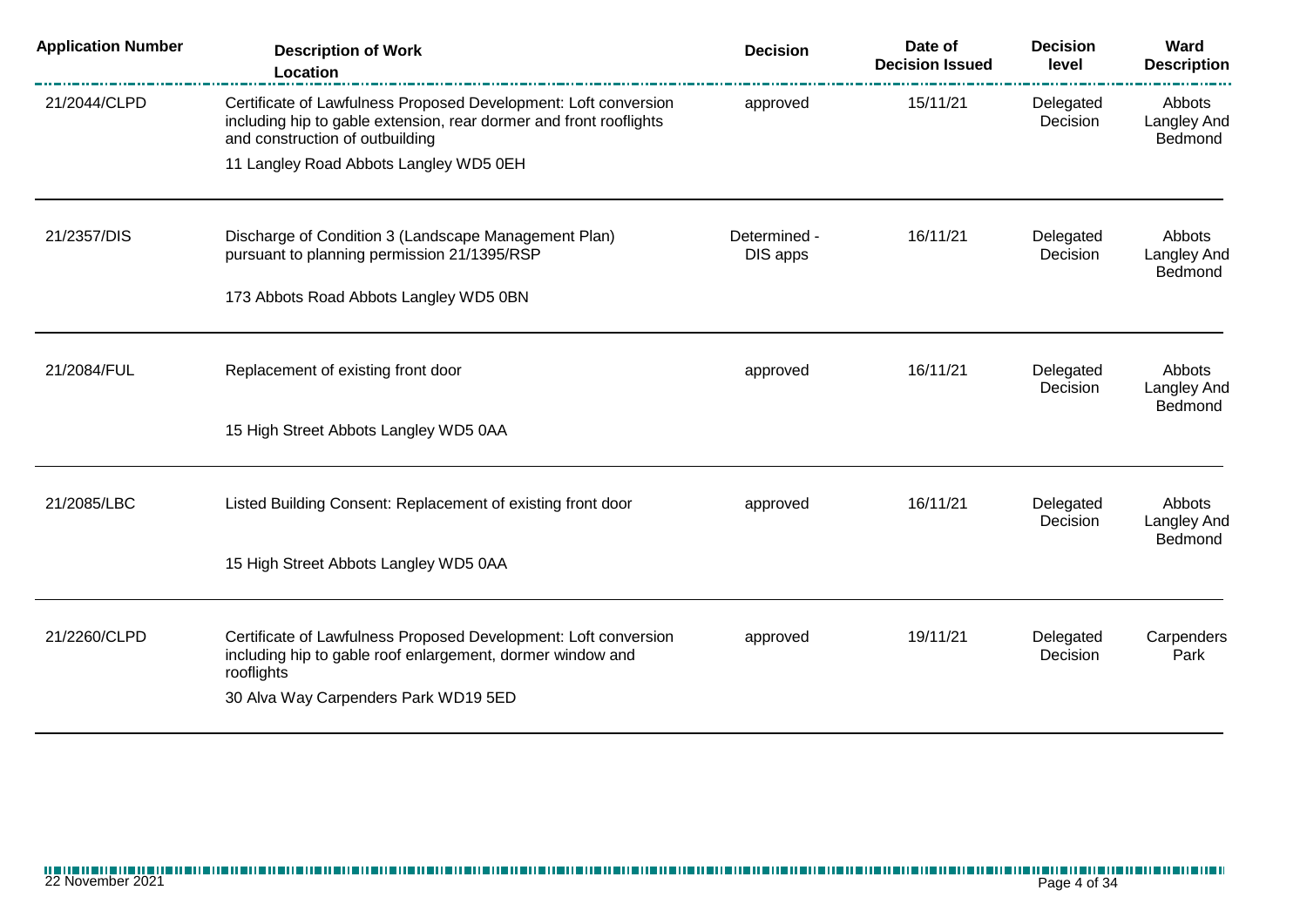| <b>Application Number</b> | <b>Description of Work</b><br>Location                                                                                                                                                                                                                                                                                                                                                                             | <b>Decision</b> | Date of<br><b>Decision Issued</b> | <b>Decision</b><br>level | Ward<br><b>Description</b> |
|---------------------------|--------------------------------------------------------------------------------------------------------------------------------------------------------------------------------------------------------------------------------------------------------------------------------------------------------------------------------------------------------------------------------------------------------------------|-----------------|-----------------------------------|--------------------------|----------------------------|
| 21/2127/CLPD              | Certificate of Lawfulness Proposed Development: Conversion of<br>garage into habitable accommodation and associated alterations                                                                                                                                                                                                                                                                                    | approved        | 28/10/21                          | Delegated<br>Decision    | Carpenders<br>Park         |
|                           | 25 The Hoe Carpenders Park WD19 5AY                                                                                                                                                                                                                                                                                                                                                                                |                 |                                   |                          |                            |
| 21/1985/FUL               | Single storey rear extension and conversion of existing garage to<br>habitable accommodation                                                                                                                                                                                                                                                                                                                       | approved        | 21/10/21                          | Delegated<br>Decision    | Carpenders<br>Park         |
|                           | 102 Greenfield Avenue Carpenders Park WD19 5DQ                                                                                                                                                                                                                                                                                                                                                                     |                 |                                   |                          |                            |
| 21/2339/PDE               | Prior Approval: Single storey rear extension (depth 6 metres,<br>maximum height 3 metres, maximum eaves height 2.8 metres)                                                                                                                                                                                                                                                                                         | withdrawn       | 11/11/21                          | Withdrawn                | Carpenders<br>Park         |
|                           | 9 The Courtway Carpenders Park Hertfordshire WD19 5DP                                                                                                                                                                                                                                                                                                                                                              |                 |                                   |                          |                            |
| 21/2062/FUL               | First floor side extension                                                                                                                                                                                                                                                                                                                                                                                         | approved        | 20/10/21                          | Delegated<br>Decision    | Carpenders<br>Park         |
|                           | 12 Ormskirk Road South Oxhey WD19 6ET                                                                                                                                                                                                                                                                                                                                                                              |                 |                                   |                          |                            |
| 21/2004/FUL               | Single storey front and rear extensionsAn extension to the<br>existing rear extension - The proposed addition will square off the<br>building. There will be a bi-folding door and window to the<br>elevation overlooking the garden. It will have a flat roof. This will<br>also replace the roof of the existing rear extension. There will be<br>2x roof windows.<br>114 Romilly Drive Carpenders Park WD19 5EW | refused         | 28/10/21                          | Delegated<br>Decision    | Carpenders<br>Park         |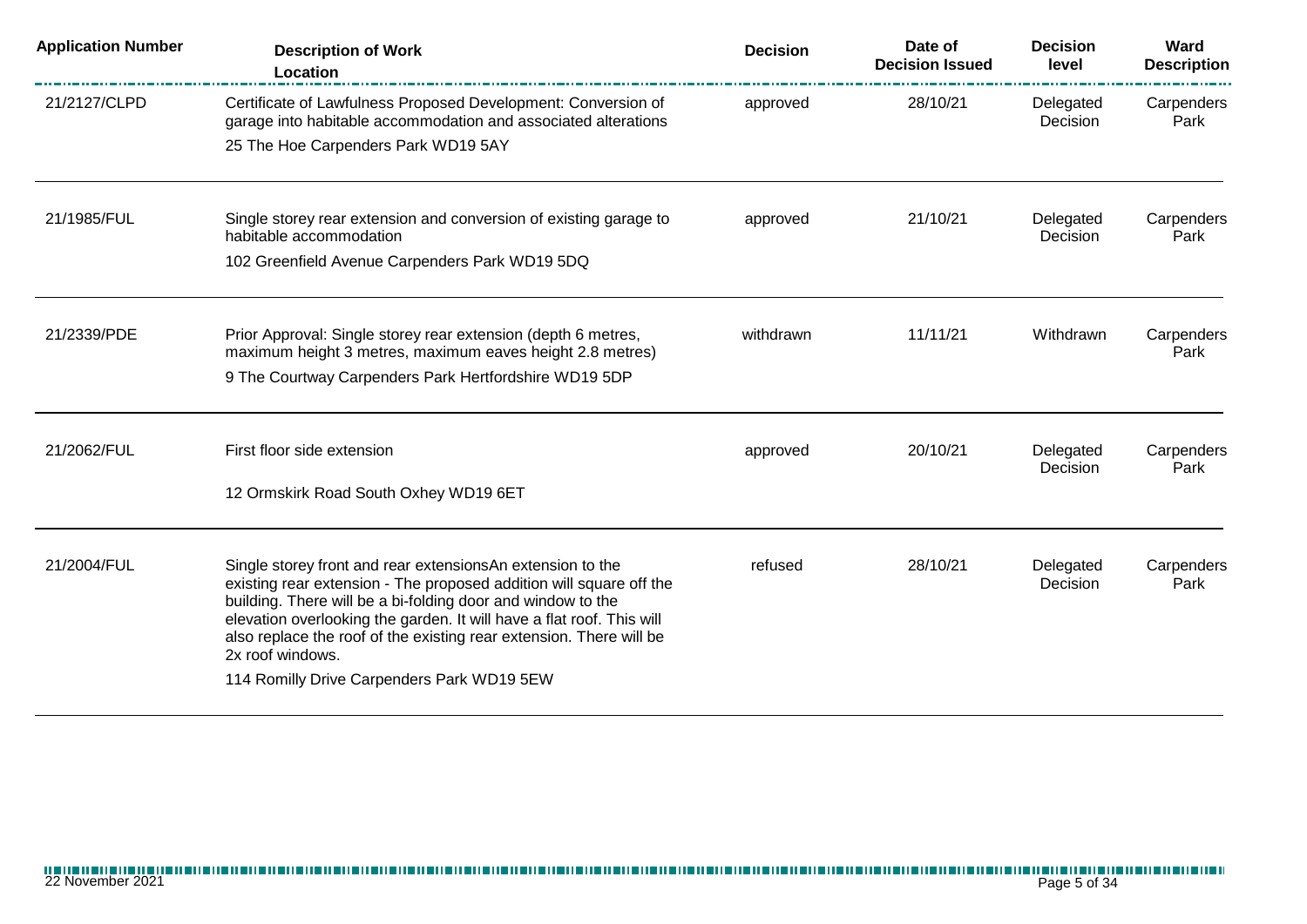| <b>Application Number</b> | <b>Description of Work</b><br>Location                                                                                                                                                                                                                                                      | <b>Decision</b>          | Date of<br><b>Decision Issued</b> | <b>Decision</b><br>level | Ward<br><b>Description</b>          |
|---------------------------|---------------------------------------------------------------------------------------------------------------------------------------------------------------------------------------------------------------------------------------------------------------------------------------------|--------------------------|-----------------------------------|--------------------------|-------------------------------------|
| 21/2299/PDE               | Prior Approval: Single storey rear extension (depth 6 metres,<br>maximum height 2.985 metres, maximum eaves height 2.83<br>metres)                                                                                                                                                          | no objection             | 15/11/21                          | Delegated<br>Decision    | Carpenders<br>Park                  |
|                           | 30 Alva Way Carpenders Park Watford Hertfordshire WD19 5ED                                                                                                                                                                                                                                  |                          |                                   |                          |                                     |
| 21/2017/FUL               | Conversion of garage into habitable accommodation; first floor<br>front infill extension; loft conversion including increase in ridge<br>height, construction of side gables, rear dormer window and front<br>rooflights; single-storey side extension; and single-storey rear<br>extension | refused                  | 21/10/21                          | Delegated<br>Decision    | Carpenders<br>Park                  |
|                           | 1 Wellington Close Carpenders Park Hertfordshire WD19 5BF                                                                                                                                                                                                                                   |                          |                                   |                          |                                     |
| 21/2238/FUL               | Demolition of existing outbuilding and erection of a detached<br>bungalow fronting Gibbs Couch including provision of a new<br>vehicular crossover and associated parking and amenity space                                                                                                 | refused                  | 17/11/21                          | Delegated<br>Decision    | Carpenders<br>Park                  |
|                           | 16 St Georges Drive Carpenders Park WD19 5HB                                                                                                                                                                                                                                                |                          |                                   |                          |                                     |
| 21/1139/FUL               | Removal of Condition 11 (Agricultural Occupation) of planning<br>permission 17/2169/FUL                                                                                                                                                                                                     | refused                  | 01/11/21                          | Committee<br>Decision    | Chorleywood<br>North And<br>Sarratt |
|                           | The Mulberry Bush Farm Dawes Lane Sarratt WD3 6BQ                                                                                                                                                                                                                                           |                          |                                   |                          |                                     |
| 21/2072/DIS               | Discharge of Condition 3 (Construction Method Statement) and<br>Condition 4 (Materials) pursuant to planning permission<br>19/1284/FUL<br>Delgany Solesbridge Lane Chorleywood WD3 5SW                                                                                                      | Determined -<br>DIS apps | 19/10/21                          | Delegated<br>Decision    | Chorleywood<br>North And<br>Sarratt |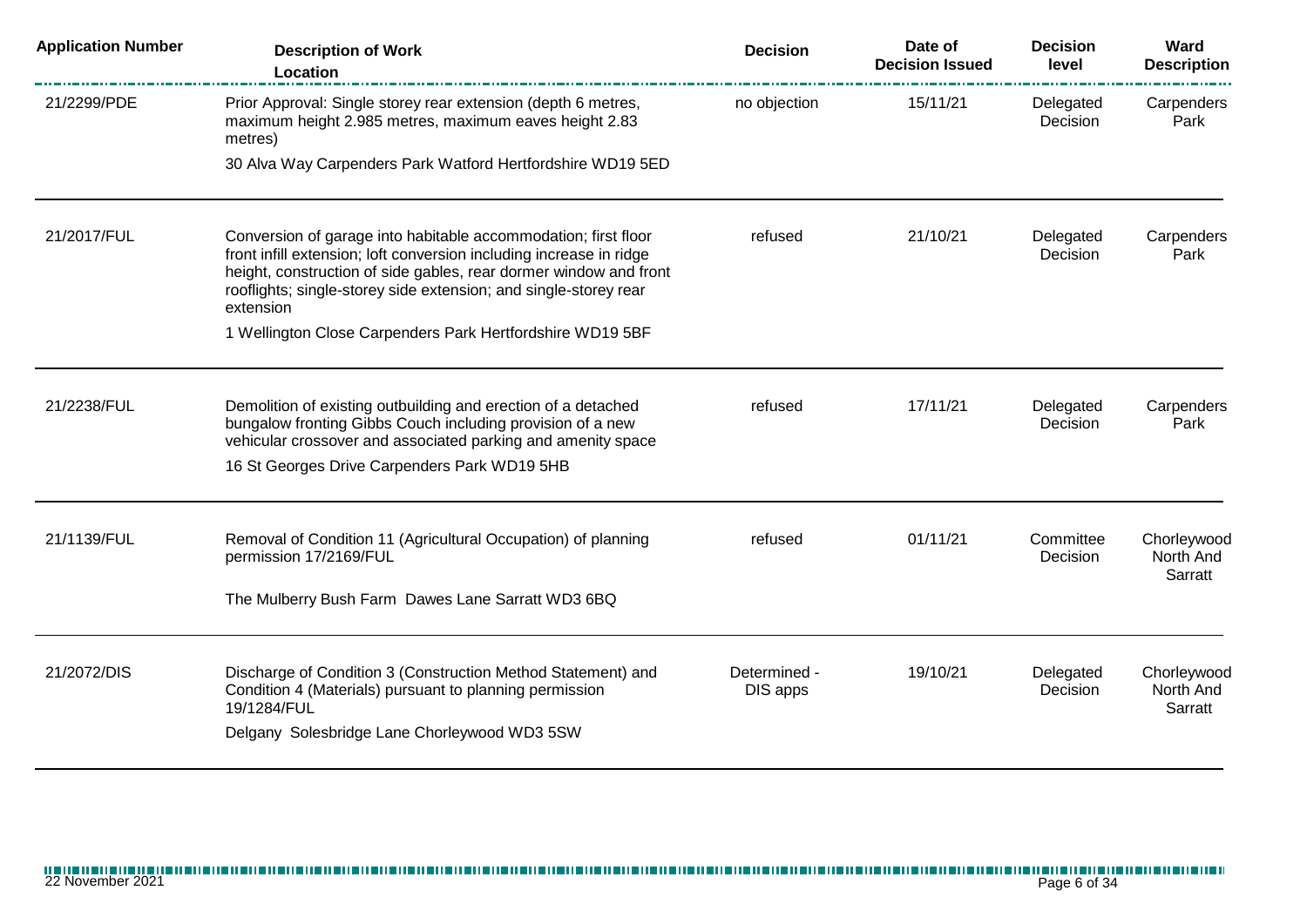| <b>Application Number</b> | <b>Description of Work</b><br>Location                                                                                                                                                                                                                                          | <b>Decision</b> | Date of<br><b>Decision Issued</b> | <b>Decision</b><br>level | Ward<br><b>Description</b>          |
|---------------------------|---------------------------------------------------------------------------------------------------------------------------------------------------------------------------------------------------------------------------------------------------------------------------------|-----------------|-----------------------------------|--------------------------|-------------------------------------|
| 21/2262/PDE               | Prior Approval: Single-storey rear extension (depth 8.0m, eaves<br>height 3.0m, maximum height 4.0m)                                                                                                                                                                            | no objection    | 15/11/21                          | Delegated<br>Decision    | Chorleywood<br>North And<br>Sarratt |
|                           | Holly Cottage Dimmocks Lane Sarratt Hertfordshire WD3 6AR                                                                                                                                                                                                                       |                 |                                   |                          |                                     |
| 21/2541/DDD               | Beech - Dead - overhang into 116 Valley Road - remove back to<br>nearest live growth                                                                                                                                                                                            | Approve         | 18/11/21                          | Delegated<br>Decision    | Chorleywood<br>North And<br>Sarratt |
|                           | Chuckles The Clump Rickmansworth Hertfordshire WD3 4BG                                                                                                                                                                                                                          |                 |                                   |                          |                                     |
| 21/1745/FUL               | Demolition of existing dwelling and construction of 4no. detached<br>two-storey dwellings with roof and basement level<br>accommodation, detached garages, formation of new access<br>drive, alterations to existing access, landscaping works and other<br>ancillary works     | approved        | 11/11/21                          | Committee<br>Decision    | Chorleywood<br>North And<br>Sarratt |
|                           | Glenwood Chorleywood Road Rickmansworth WD3 4ER                                                                                                                                                                                                                                 |                 |                                   |                          |                                     |
| 21/1542/FUL               | Single storey front infill extension, roof extension including hip to<br>gable alterations, insertion of front dormer and rooflights, insertion<br>of rear dormer and insertion of first floor flank windows                                                                    | approved        | 27/10/21                          | Committee<br>Decision    | Chorleywood<br>North And<br>Sarratt |
|                           | Wood View 11 Greenbury Close Chorleywood WD3 5QT                                                                                                                                                                                                                                |                 |                                   |                          |                                     |
| 21/1702/RSP               | Part Retrospective: Demolition of side and front extension,<br>construction of single storey rear extension and canopy, two<br>storey side and front extension and loft conversion including rear<br>dormer and side rooflights<br>Fourwinds 27 Wyatts Road Chorleywood WD3 5TB | approved        | 11/11/21                          | Delegated<br>Decision    | Chorleywood<br>North And<br>Sarratt |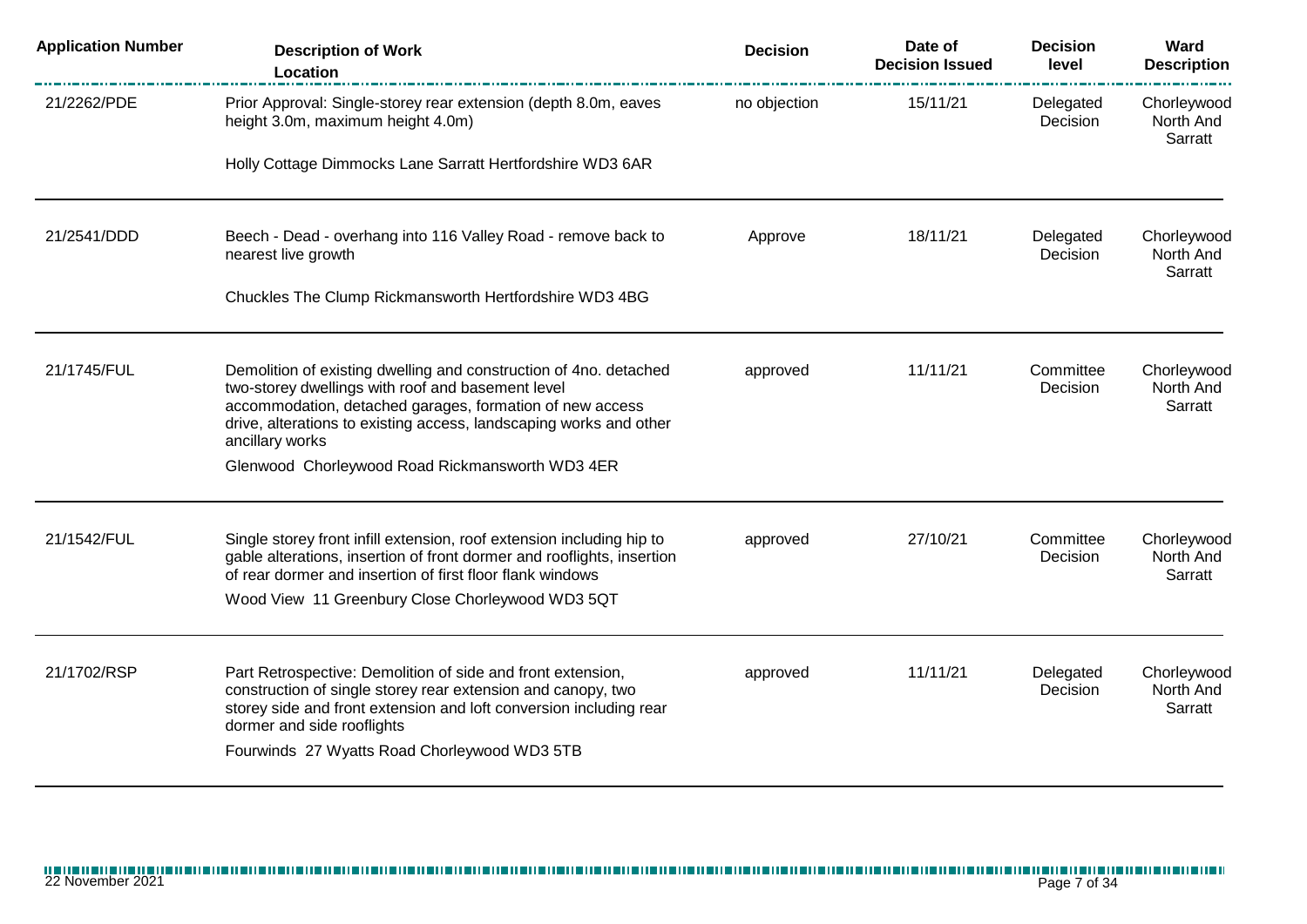| <b>Application Number</b> | <b>Description of Work</b><br>Location                                                                                                                                                                                                                                                                                                    | <b>Decision</b>          | Date of<br><b>Decision Issued</b> | <b>Decision</b><br>level | Ward<br><b>Description</b>          |
|---------------------------|-------------------------------------------------------------------------------------------------------------------------------------------------------------------------------------------------------------------------------------------------------------------------------------------------------------------------------------------|--------------------------|-----------------------------------|--------------------------|-------------------------------------|
| 21/2185/FUL               | Variation of Condition 1 (Submission of details of design and<br>external appearance) of planning permission 8/299/81 to change<br>the external appearance of the building previously consented for<br>as a calf building and now proposed to be used as a livestock<br>building                                                          | approved                 | 09/11/21                          | Delegated<br>Decision    | Chorleywood<br>North And<br>Sarratt |
|                           | Redheath Farm Bungalow Finches Avenue Redheath WD3 4LN                                                                                                                                                                                                                                                                                    |                          |                                   |                          |                                     |
| 21/1081/FUL               | Construction of new entrance gates and boundary wall to the front<br>and fencing to the flank boundaries                                                                                                                                                                                                                                  | approved                 | 27/10/21                          | Committee<br>Decision    | Chorleywood<br>North And<br>Sarratt |
|                           | Dovetail Cottage 21 Chestnut Avenue Rickmansworth WD3 4HA                                                                                                                                                                                                                                                                                 |                          |                                   |                          |                                     |
| 21/2132/FUL               | Demolition of existing garage, part single, part two storey rear<br>extension, first floor balcony, two storey side extension, loft<br>conversion including replacement roof, increase in ridge height<br>and rear dormers, front porch, single storey front/side extension<br>to accommodate a double garage and alterations to driveway | withdrawn                | 11/11/21                          | Withdrawn                | Chorleywood<br>North And<br>Sarratt |
|                           | Holly Trees Trout Rise Loudwater WD3 4JR                                                                                                                                                                                                                                                                                                  |                          |                                   |                          |                                     |
| 21/1898/DIS               | Discharge of Condition 4 (Trees) pursuant to planning permission<br>21/1285/FUL                                                                                                                                                                                                                                                           | Determined -<br>DIS apps | 20/10/21                          | Delegated<br>Decision    | Chorleywood<br>North And<br>Sarratt |
|                           | 1 High Close Rickmansworth WD3 4DZ                                                                                                                                                                                                                                                                                                        |                          |                                   |                          |                                     |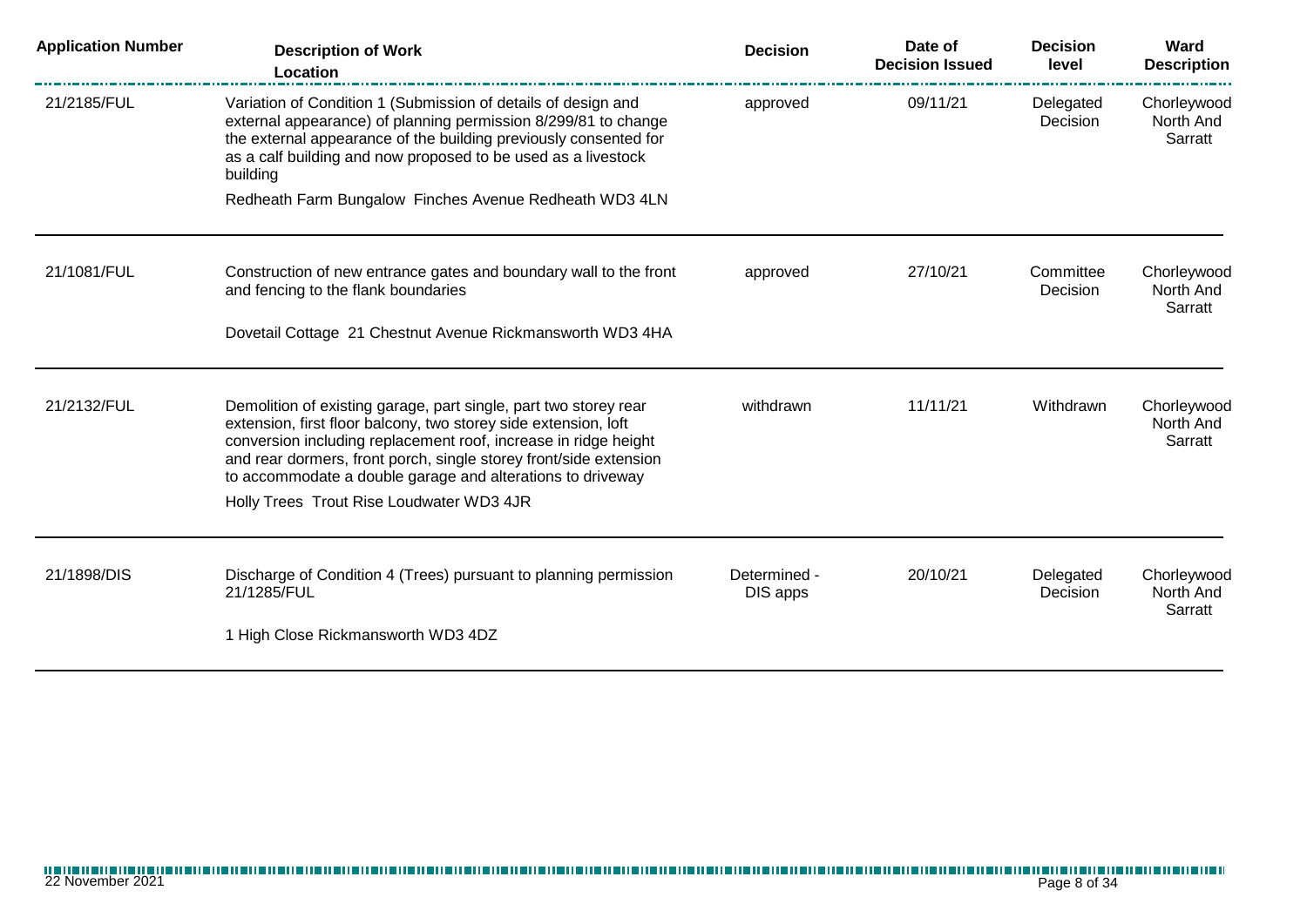| <b>Application Number</b> | <b>Description of Work</b><br><b>Location</b>                                                                                                                                                                                                                                                                                                                                                                                                                                                                                                                                         | <b>Decision</b>                              | Date of<br><b>Decision Issued</b> | <b>Decision</b><br>level | Ward<br><b>Description</b>          |
|---------------------------|---------------------------------------------------------------------------------------------------------------------------------------------------------------------------------------------------------------------------------------------------------------------------------------------------------------------------------------------------------------------------------------------------------------------------------------------------------------------------------------------------------------------------------------------------------------------------------------|----------------------------------------------|-----------------------------------|--------------------------|-------------------------------------|
| 21/1378/CLPD              | Certficate of Lawfulness: The completion of the erection of a<br>previously consented Agricultural Building (Calf Unit), now<br>referred to as a Livestock building consisting of two three bay and<br>one four bay low level open fronted and mono-pitched roofed<br>buildings in a courtyard formation as shown on the original<br>approved drawings with the proposed revisions to the<br>construction shown on Elevation Drawing No: 0509-E.PJF.06.21<br>and the updated Block/Site Plan Drawing No: 0505-BP.PJF.01.21.<br>Redheath Farm Bungalow Finches Avenue Redheath WD3 4LN | Application<br>cancelled due<br>to error etc | 22/10/21                          | Application<br>returned  | Chorleywood<br>North And<br>Sarratt |
|                           |                                                                                                                                                                                                                                                                                                                                                                                                                                                                                                                                                                                       |                                              |                                   |                          |                                     |
| 21/2245/DIS               | Discharge of Condition 6 (Archaeological Written Scheme of<br>Investigation) pursuant to planning permission 20/0654/FUL<br>Barn South East Of Old Mill House Solesbridge Lane<br>Chorleywood WD3 5SX                                                                                                                                                                                                                                                                                                                                                                                 | Determined -<br>DIS apps                     | 17/11/21                          | Delegated<br>Decision    | Chorleywood<br>North And<br>Sarratt |
|                           |                                                                                                                                                                                                                                                                                                                                                                                                                                                                                                                                                                                       |                                              |                                   |                          |                                     |
| 21/2156/FUL               | Part single, part two-storey rear extensions including rear balcony,<br>front canopy porch, alterations to external materials and<br>fenestration and construction of detached garage and associated<br>additional hardstanding.<br>Sanam Troutstream Way Loudwater WD3 4LA                                                                                                                                                                                                                                                                                                           | approved                                     | 19/11/21                          | Delegated<br>Decision    | Chorleywood<br>North And<br>Sarratt |
| 21/2160/FUL               | Erection of an Oak Framed Car Port                                                                                                                                                                                                                                                                                                                                                                                                                                                                                                                                                    | approved                                     | 16/11/21                          | Delegated<br>Decision    | Chorleywood<br>North And<br>Sarratt |
|                           | Alabama Chenies Road Chorleywood Hertfordshire WD3 5LU                                                                                                                                                                                                                                                                                                                                                                                                                                                                                                                                |                                              |                                   |                          |                                     |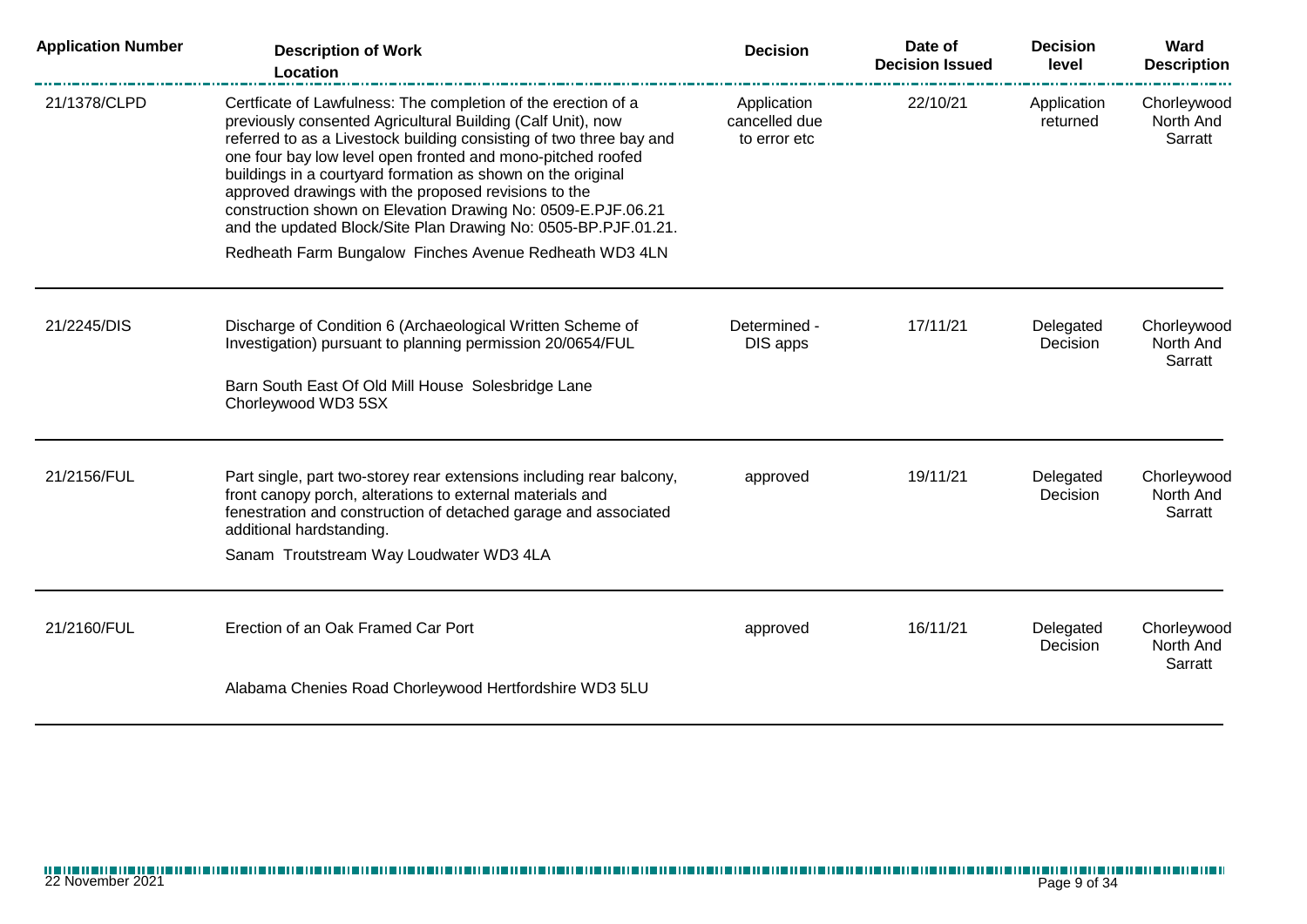| <b>Application Number</b> | <b>Description of Work</b><br>Location                                                                                                                                                                                                                                                                                                                                                                                                                                                                                           | <b>Decision</b>          | Date of<br><b>Decision Issued</b> | <b>Decision</b><br>level | Ward<br><b>Description</b>          |
|---------------------------|----------------------------------------------------------------------------------------------------------------------------------------------------------------------------------------------------------------------------------------------------------------------------------------------------------------------------------------------------------------------------------------------------------------------------------------------------------------------------------------------------------------------------------|--------------------------|-----------------------------------|--------------------------|-------------------------------------|
| 21/2467/DDD               | Silver Birch - Remove dead treeSilver Birch - Reduce the size of<br>the tree to the right by 2.5-3 metres in height and 2.5 metres to<br>the side                                                                                                                                                                                                                                                                                                                                                                                | Approve                  | 25/10/21                          | Delegated<br>Decision    | Chorleywood<br>North And<br>Sarratt |
|                           | Picketty House 22 Wyatts Road Chorleywood Hertfordshire WD3<br>5TE                                                                                                                                                                                                                                                                                                                                                                                                                                                               |                          |                                   |                          |                                     |
| 21/2205/FUL               | Variation of Condition 2 (Plan Numbers) of planning permission<br>20/0355/FUL (Demolition of No. 24 and the erection of 7 dwellings<br>on land to the rear of Nos. 20,22,26 and 28 Wyatts Road together<br>with the construction of an associated access road) to alter<br>design of dwellings including removal of chimneys, alterations to<br>fenestration detailing; inclusion of new entrance gates, piers and<br>fencing; alterations to landscaping; additional boundary details<br>and bin storage and collection details | approved                 | 17/11/21                          | Delegated<br>Decision    | Chorleywood<br>North And<br>Sarratt |
|                           | Ladywood 24 Wyatts Road Chorleywood WD3 5TE                                                                                                                                                                                                                                                                                                                                                                                                                                                                                      |                          |                                   |                          |                                     |
| 21/2208/DIS               | Discharge of Condition 8 (Bin Storage) and Condition 14<br>(Boundary Treatment) pursuant to planning permission<br>20/0355/FUL<br>Ladywood 24 Wyatts Road Chorleywood WD3 5TE                                                                                                                                                                                                                                                                                                                                                    | Determined -<br>DIS apps | 09/11/21                          | Delegated<br>Decision    | Chorleywood<br>North And<br>Sarratt |
|                           |                                                                                                                                                                                                                                                                                                                                                                                                                                                                                                                                  |                          |                                   |                          |                                     |
| 21/2209/CLPD              | Certificate of Lawfulness Proposed Development: Construction of<br>detached outbuilding and extension to hardstanding                                                                                                                                                                                                                                                                                                                                                                                                            | approved                 | 12/11/21                          | Delegated<br>Decision    | Chorleywood<br>North And<br>Sarratt |
|                           | Heather Cottage Penmans Hill Chipperfield WD4 9DJ                                                                                                                                                                                                                                                                                                                                                                                                                                                                                |                          |                                   |                          |                                     |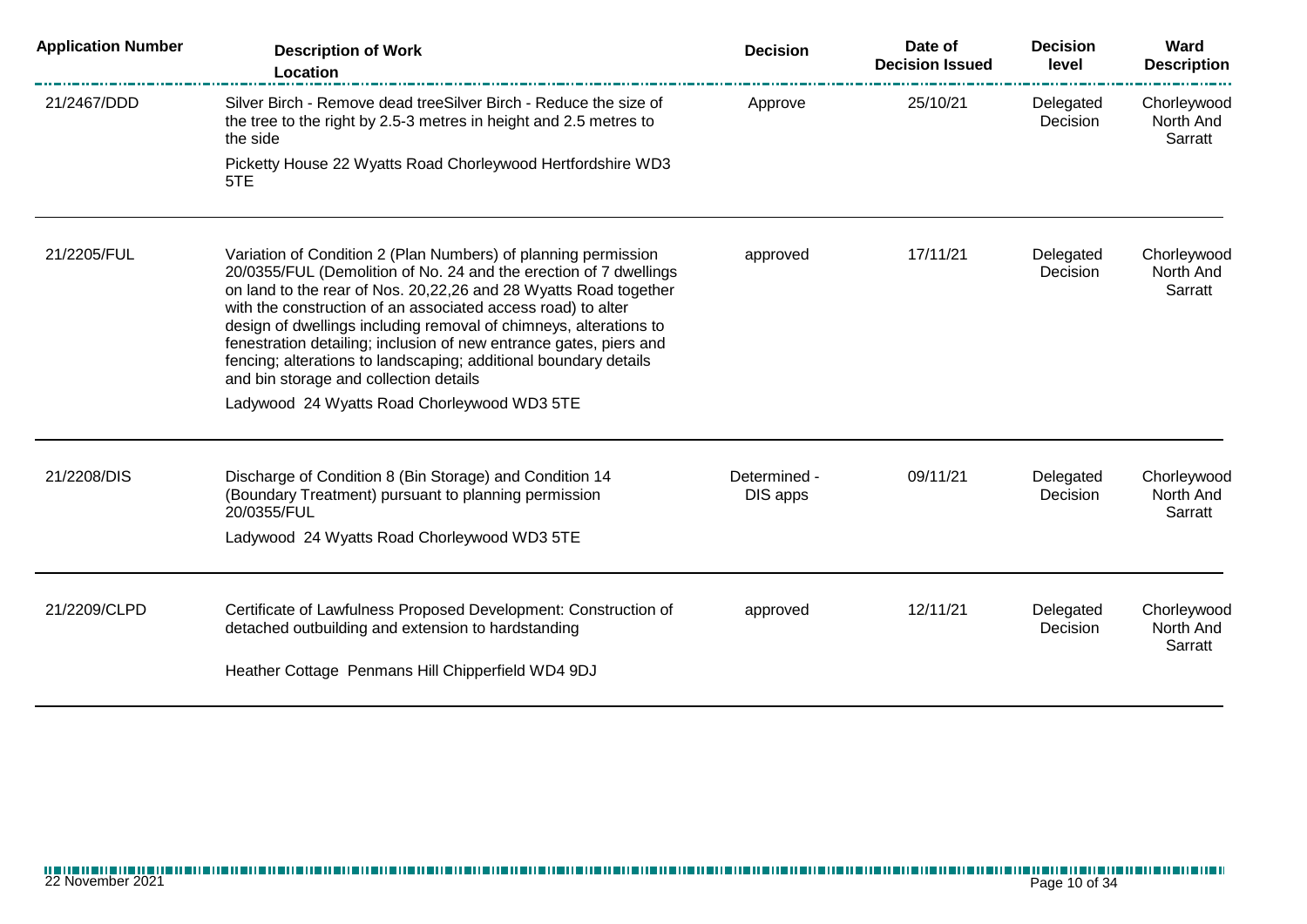| <b>Application Number</b> | <b>Description of Work</b><br>Location                                                                                                                                                                          | <b>Decision</b>          | Date of<br><b>Decision Issued</b> | <b>Decision</b><br>level | Ward<br><b>Description</b>          |
|---------------------------|-----------------------------------------------------------------------------------------------------------------------------------------------------------------------------------------------------------------|--------------------------|-----------------------------------|--------------------------|-------------------------------------|
| 21/2210/DIS               | Discharge of Condition 3 (Archaeological Method Statement) and<br>Condition 4 (Site Investigation) pursuant to 20/1216/FUL                                                                                      | Determined -<br>DIS apps | 09/11/21                          | Delegated<br>Decision    | Chorleywood<br>North And<br>Sarratt |
|                           | Church Of The Holy Cross Church Lane Sarratt WD3 6HE                                                                                                                                                            |                          |                                   |                          |                                     |
| 21/2212/FUL               | Erection of outbuilding in rear garden containing storage room,<br>kitchen and indoor seating and associated outdoor paved area                                                                                 | approved                 | 12/11/21                          | Delegated<br>Decision    | Chorleywood<br>North And            |
|                           | The Garden House Woodland Lane Chorleywood WD3 5LS                                                                                                                                                              |                          |                                   |                          | Sarratt                             |
| 21/2242/CLPD              | Construction of single-storey outdoor pool enclosure over existing<br>swimming pool and new single-storey garden building                                                                                       | approved                 | 16/11/21                          | Delegated<br>Decision    | Chorleywood<br>North And<br>Sarratt |
|                           | Rebels Corner Common Road Chorleywood WD3 5LT                                                                                                                                                                   |                          |                                   |                          |                                     |
| 21/2025/FUL               | Two storey front and side extension incorporating a basement,<br>two storey rear extension and roof extension to form habitable<br>accommodation including increase in ridge height and provision of<br>dormers | withdrawn                | 20/10/21                          | Withdrawn                | Chorleywood<br>North And<br>Sarratt |
|                           | Thatches Loudwater Lane Loudwater WD3 4HY                                                                                                                                                                       |                          |                                   |                          |                                     |
| 21/1461/DIS               | Discharge of Condition 11 (SUDS; Phase 1) pursuant to planning<br>permission 21/0726/FUL                                                                                                                        | Determined -<br>DIS apps | 09/11/21                          | Delegated<br>Decision    | Chorleywood<br>North And<br>Sarratt |
|                           | York House School Sarratt Road Croxley Green WD3 4LW                                                                                                                                                            |                          |                                   |                          |                                     |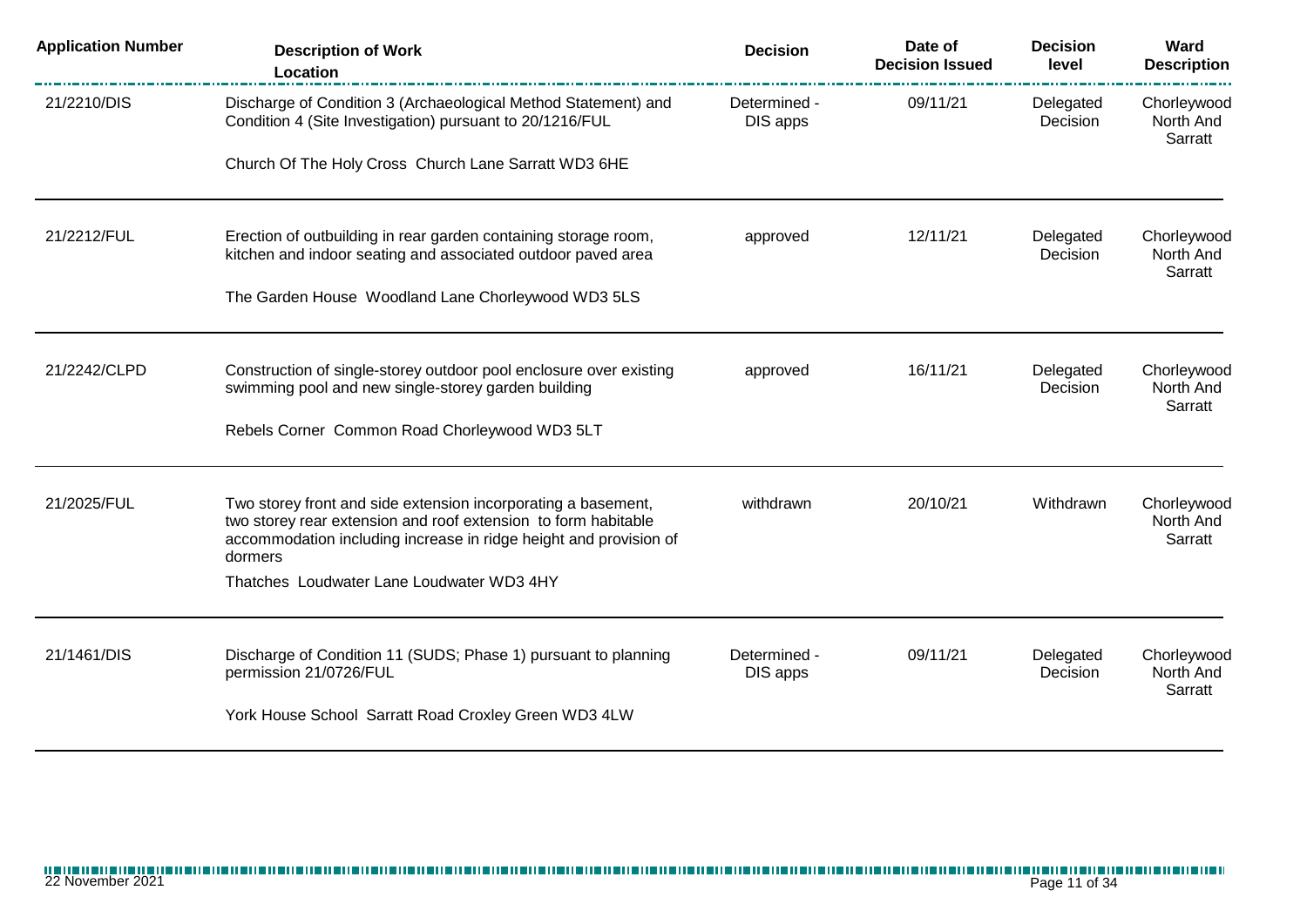| <b>Application Number</b> | <b>Description of Work</b><br>Location                                                                                                | <b>Decision</b> | Date of<br><b>Decision Issued</b> | <b>Decision</b><br>level | Ward<br><b>Description</b>          |
|---------------------------|---------------------------------------------------------------------------------------------------------------------------------------|-----------------|-----------------------------------|--------------------------|-------------------------------------|
| 21/2015/FUL               | Demolition of existing workshop, construction of two story side<br>and rear extension including rear balcony and front porch          | withdrawn       | 20/10/21                          | Withdrawn                | Chorleywood<br>North And<br>Sarratt |
|                           | Appletrees 29 Wyatts Road Chorleywood WD3 5TB                                                                                         |                 |                                   |                          |                                     |
| 21/2026/FUL               | Demolition of existing extension and porch, construction of single-<br>storey side and rear extension and alterations to fenestration | approved        | 21/10/21                          | Delegated<br>Decision    | Chorleywood<br>North And<br>Sarratt |
|                           | 1 Cherry Tree Dell Common Gate Road Chorleywood WD3 5EJ                                                                               |                 |                                   |                          |                                     |
| 21/2049/FUL               | Installation of 18m High Swann 30H Lattice Telecommunications<br>Tower on new concrete base and associated ancillary                  | refused         | 09/11/21                          | Delegated<br>Decision    | Chorleywood<br>North And            |
|                           | worksPlease refer to drawings<br>Bucks Hill Farm Bucks Hill Sarratt Hertfordshire WD4 9AP                                             |                 |                                   |                          | Sarratt                             |
| 21/2187/FUL               | Proposed single storey rear extension to replace conservatory.                                                                        | approved        | 16/11/21                          | Delegated<br>Decision    | Chorleywood<br>North And            |
|                           | 4 Elm Tree Walk Chorleywood WD3 5TJ                                                                                                   |                 |                                   |                          | Sarratt                             |
| 21/2189/CLPD              | Certificate of Lawfulness for Proposed Development: Erection of<br>summerhouse outbuilding in rear garden                             | approved        | 05/11/21                          | Delegated<br>Decision    | Chorleywood<br>North And            |
|                           | Great Sarratt Hall Cottage The Green Sarratt WD3 4PD                                                                                  |                 |                                   |                          | Sarratt                             |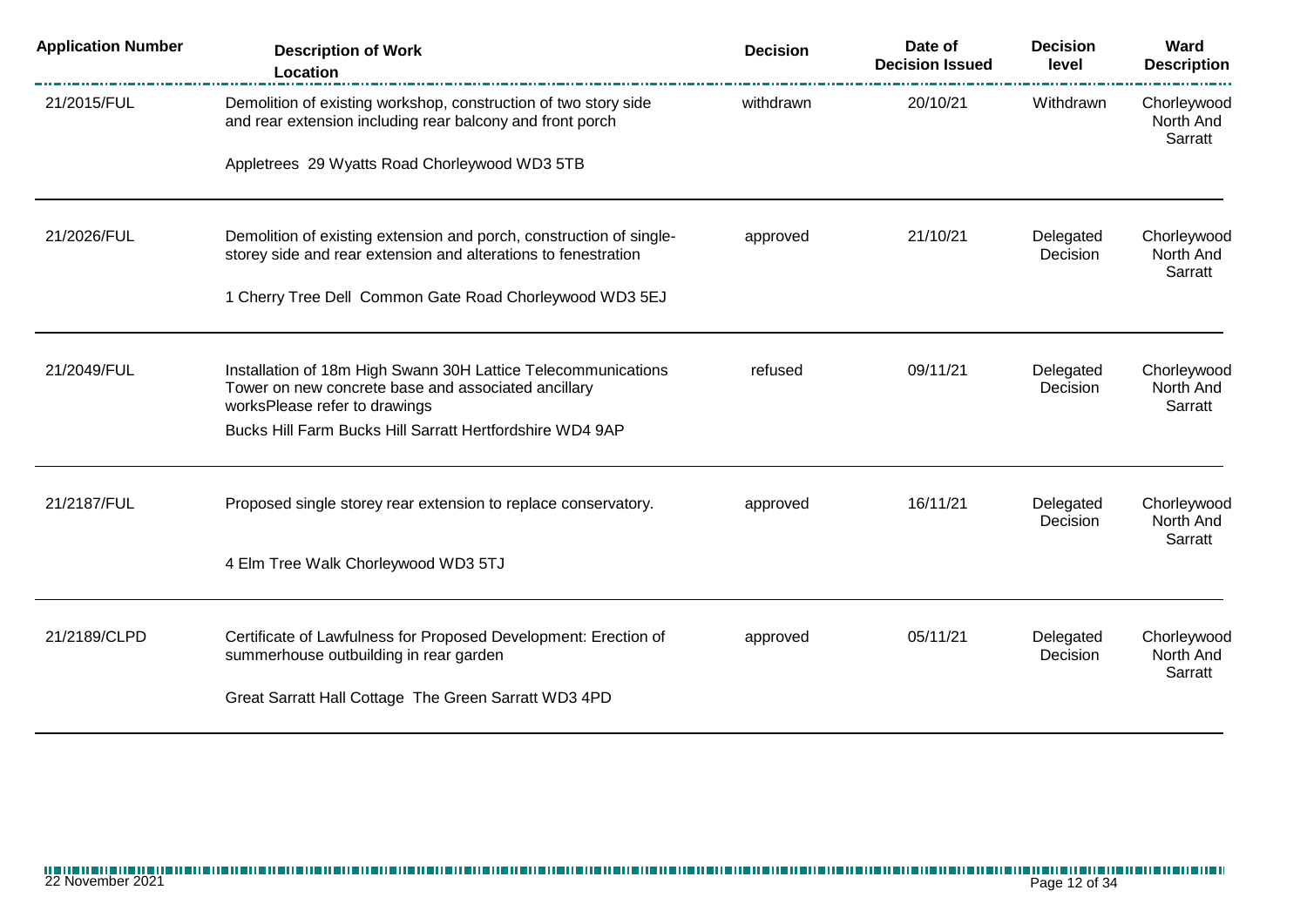| <b>Application Number</b> | <b>Description of Work</b><br>Location                                                                                                                                       | <b>Decision</b>          | Date of<br><b>Decision Issued</b> | <b>Decision</b><br>level | Ward<br><b>Description</b>                     |
|---------------------------|------------------------------------------------------------------------------------------------------------------------------------------------------------------------------|--------------------------|-----------------------------------|--------------------------|------------------------------------------------|
| 21/2191/DIS               | Discharge of Condition 4 (SUDS), Condition 5 - (Arboricultural<br>Method Statement), Condition 6 (Hard and Soft Landscaping<br>Scheme) pursuant to 21/1894/FUL               | Determined -<br>DIS apps | 25/10/21                          | Delegated<br>Decision    | Chorleywood<br>North And<br>Sarratt            |
|                           | Land North Of Callipers Hall Bucks Hill Sarratt WD4 9BP                                                                                                                      |                          |                                   |                          |                                                |
| 21/2192/FUL               | Conversion of existing garage into habitable accommodation and<br>alterations to fenestration                                                                                | approved                 | 10/11/21                          | Delegated<br>Decision    | Chorleywood<br>North And<br>Sarratt            |
|                           | Five Chimneys 6 Greenbury Close Chorleywood WD3 5QT                                                                                                                          |                          |                                   |                          |                                                |
| 21/1750/FUL               | Demolition of existing dwelling and construction of new dwelling<br>and attached garage with alterations to existing access and<br>erection of front boundary wall and gates | approved                 | 19/10/21                          | Delegated<br>Decision    | Chorleywood<br>South And<br>Maple Cross        |
|                           | Blacketts End Chalfont Lane Chorleywood Hertfordshire WD3 5PP                                                                                                                |                          |                                   |                          |                                                |
| 21/2438/DDD               | Lawson Cypress x 1 - Removal                                                                                                                                                 | Approve                  | 25/10/21                          | Delegated<br>Decision    | Chorleywood<br>South And<br>Maple Cross        |
|                           | Hope Lodge Bradford Road Heronsgate Hertfordshire WD3 5DA                                                                                                                    |                          |                                   |                          |                                                |
| 21/2128/FUL               | Side and rear extension, roof extension including dormer to rear,<br>alterations to fenestration and associated landscape works                                              | approved                 | 15/11/21                          | Delegated<br>Decision    | Chorleywood<br>South And<br><b>Maple Cross</b> |
|                           | 9 Furze View Chorleywood WD3 5HT                                                                                                                                             |                          |                                   |                          |                                                |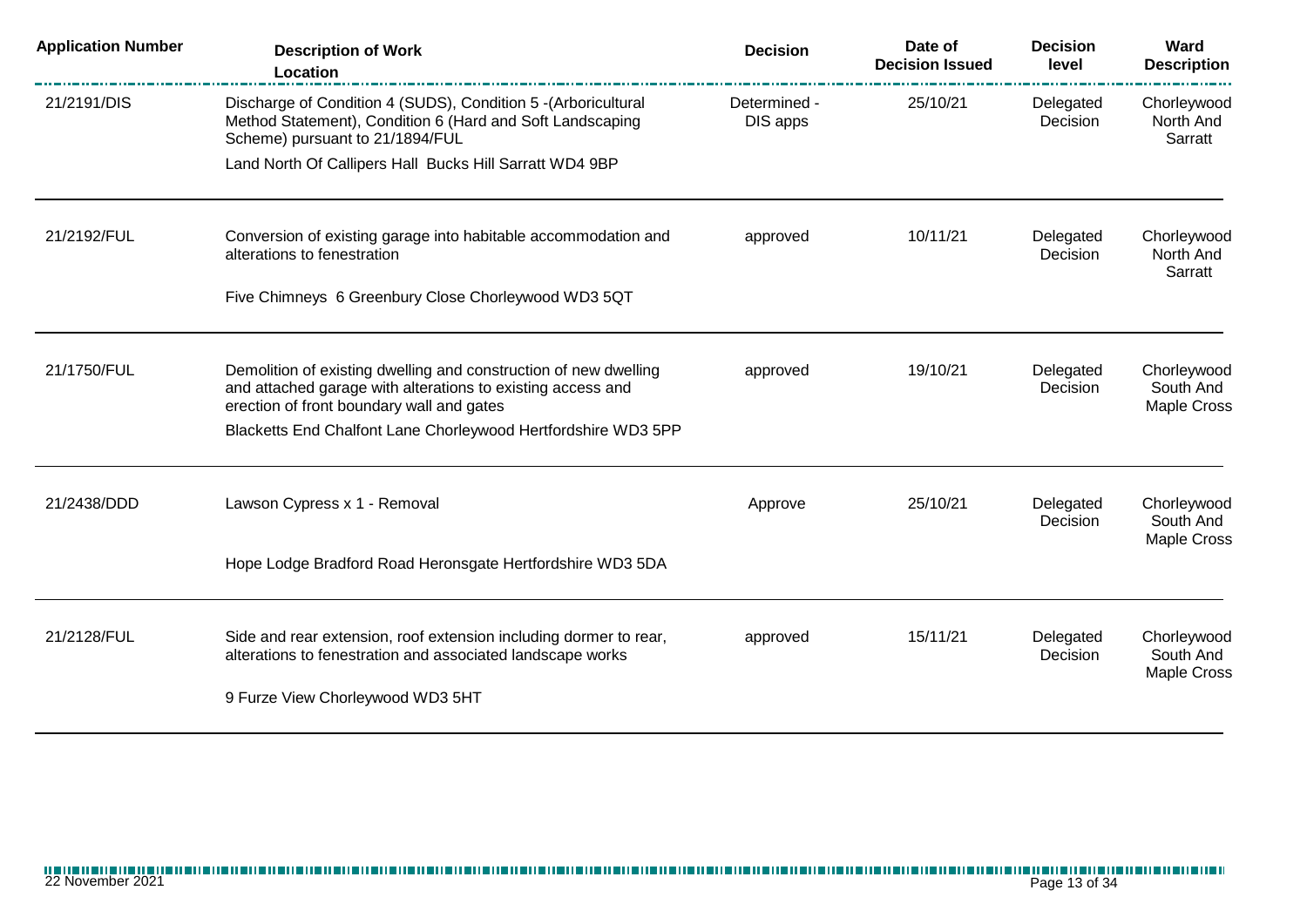| <b>Application Number</b> | <b>Description of Work</b><br>Location                                                                                                                                                                          | <b>Decision</b>          | Date of<br><b>Decision Issued</b> | <b>Decision</b><br>level | Ward<br><b>Description</b>                     |
|---------------------------|-----------------------------------------------------------------------------------------------------------------------------------------------------------------------------------------------------------------|--------------------------|-----------------------------------|--------------------------|------------------------------------------------|
| 21/2588/DDD               | Western Red Cedar x 1 - Removal                                                                                                                                                                                 | Approve                  | 10/11/21                          | Delegated<br>Decision    | Chorleywood<br>South And<br><b>Maple Cross</b> |
|                           | Hope Lodge Bradford Road Heronsgate Hertfordshire WD3 5DA                                                                                                                                                       |                          |                                   |                          |                                                |
| 21/1810/FUL               | Replacement windows and doors and alterations to fenestration                                                                                                                                                   | approved                 | 05/11/21                          | Delegated<br>Decision    | Chorleywood<br>South And<br>Maple Cross        |
|                           | 5 The Dumbletons Maple Cross WD3 9SD                                                                                                                                                                            |                          |                                   |                          |                                                |
| 21/2228/DIS               | Discharge of Condition 4 (Materials), Condition 5 (Windows),<br>Condition 6 (Hard & Soft Landscaping) and Condition 7 (Boundary<br>Treatment) pursuant to planning permission 21/1186/FUL                       | Determined -<br>DIS apps | 22/10/21                          | Delegated<br>Decision    | Chorleywood<br>South And<br>Maple Cross        |
|                           | Hazlemere 42 Quickley Lane Chorleywood WD3 5AF                                                                                                                                                                  |                          |                                   |                          |                                                |
| 21/2230/NMA               | Non material amendment to planning permission 21/0264/FUL:<br>Alterations to boundary treatments and path to side of extension<br>including material to rear extension from painted brick to plain<br>brickwork | refused                  | 03/11/21                          | Delegated<br>Decision    | Chorleywood<br>South And<br>Maple Cross        |
|                           | Orchard House 11 Berks Hill Chorleywood WD3 5AG                                                                                                                                                                 |                          |                                   |                          |                                                |
| 21/2231/DIS               | Discharge of Condition 4 (Windows and Doors) and 5 (Materials)<br>pursuant to planning permission 21/0739/FUL                                                                                                   | Determined -<br>DIS apps | 11/11/21                          | Delegated<br>Decision    | Chorleywood<br>South And<br>Maple Cross        |
|                           | Corner Croft 31 Berks Hill Chorleywood WD3 5AJ                                                                                                                                                                  |                          |                                   |                          |                                                |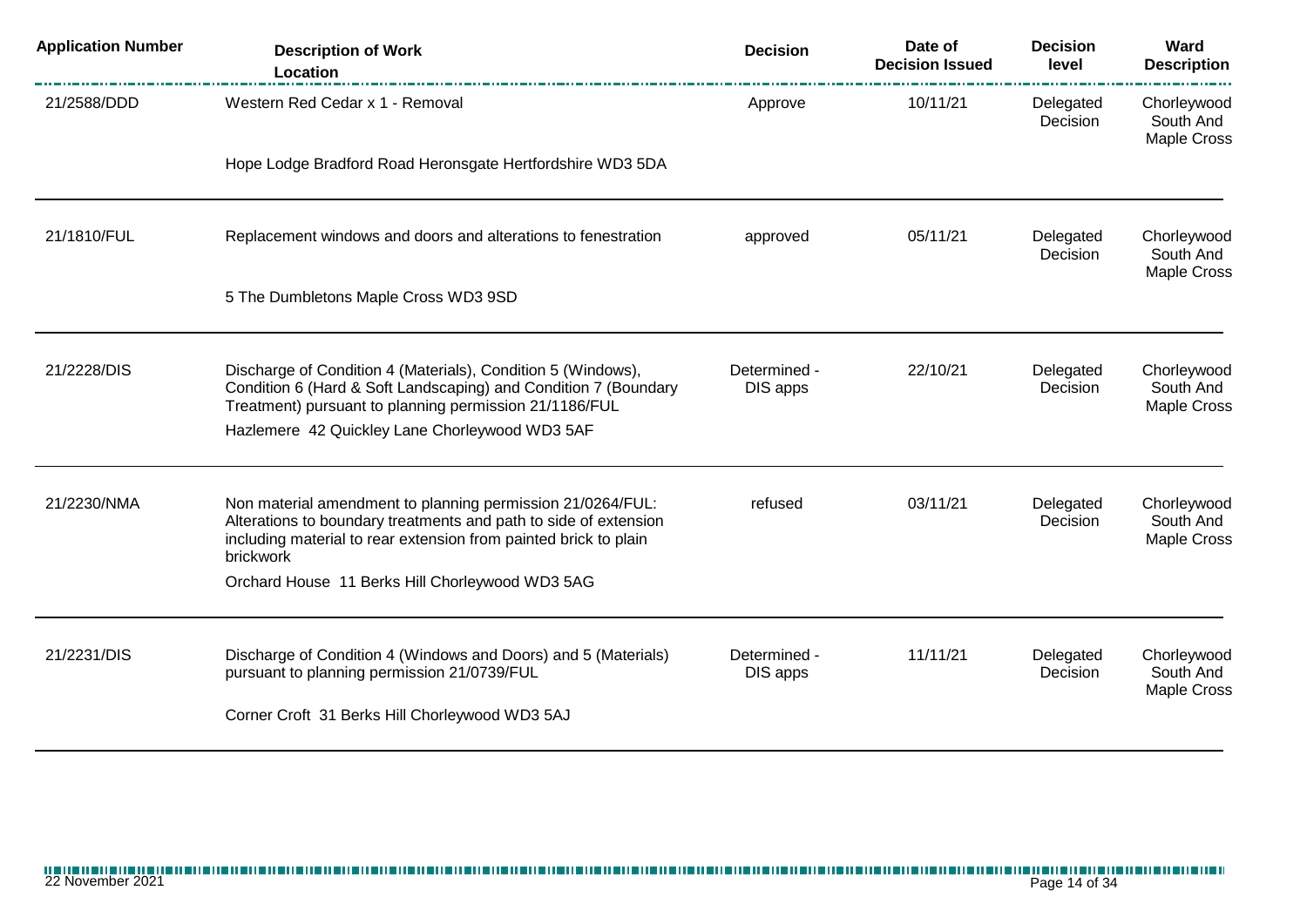| <b>Application Number</b> | <b>Description of Work</b><br>Location                                                           | <b>Decision</b>          | Date of<br><b>Decision Issued</b> | <b>Decision</b><br>level | Ward<br><b>Description</b>              |
|---------------------------|--------------------------------------------------------------------------------------------------|--------------------------|-----------------------------------|--------------------------|-----------------------------------------|
| 20/2659/RSP               | Retrospective: Change of use for open storage of builder's<br>machinery, equipment and material  | refused                  | 28/10/21                          | Committee<br>Decision    | Chorleywood<br>South And<br>Maple Cross |
|                           | Maple Lodge Denham Way Maple Cross Rickmansworth<br>Hertfordshire WD3 9XD                        |                          |                                   |                          |                                         |
| 21/2094/FUL               | Construction of parking area and new access from Maple Lodge<br>Close including new dropped kerb | approved                 | 22/10/21                          | Delegated<br>Decision    | Chorleywood<br>South And<br>Maple Cross |
|                           | 29 Denham Way Maple Cross Rickmansworth Hertfordshire WD3<br>9SL                                 |                          |                                   |                          |                                         |
| 21/2233/FUL               | Construction of a detached annexe ancillary to the main dwelling                                 | approved                 | 19/11/21                          | Delegated<br>Decision    | Chorleywood<br>South And<br>Maple Cross |
|                           | 14 Furze View Chorleywood WD3 5HU                                                                |                          |                                   |                          |                                         |
| 21/2175/DIS               | Discharge of Condition 4 (Materials) pursuant to planning<br>permission 21/1397/FUL              | Determined -<br>DIS apps | 21/10/21                          | Delegated<br>Decision    | Chorleywood<br>South And<br>Maple Cross |
|                           | Langdale 55 Berks Hill Chorleywood WD3 5AJ                                                       |                          |                                   |                          |                                         |
| 21/0424/RSP               | Retrospective: Change of use of hanger for the maintenance and<br>repair of lorries              | refused                  | 28/10/21                          | Committee<br>Decision    | Chorleywood<br>South And<br>Maple Cross |
|                           | Maple Lodge Denham Way Maple Cross Rickmansworth<br>Hertfordshire WD3 9XD                        |                          |                                   |                          |                                         |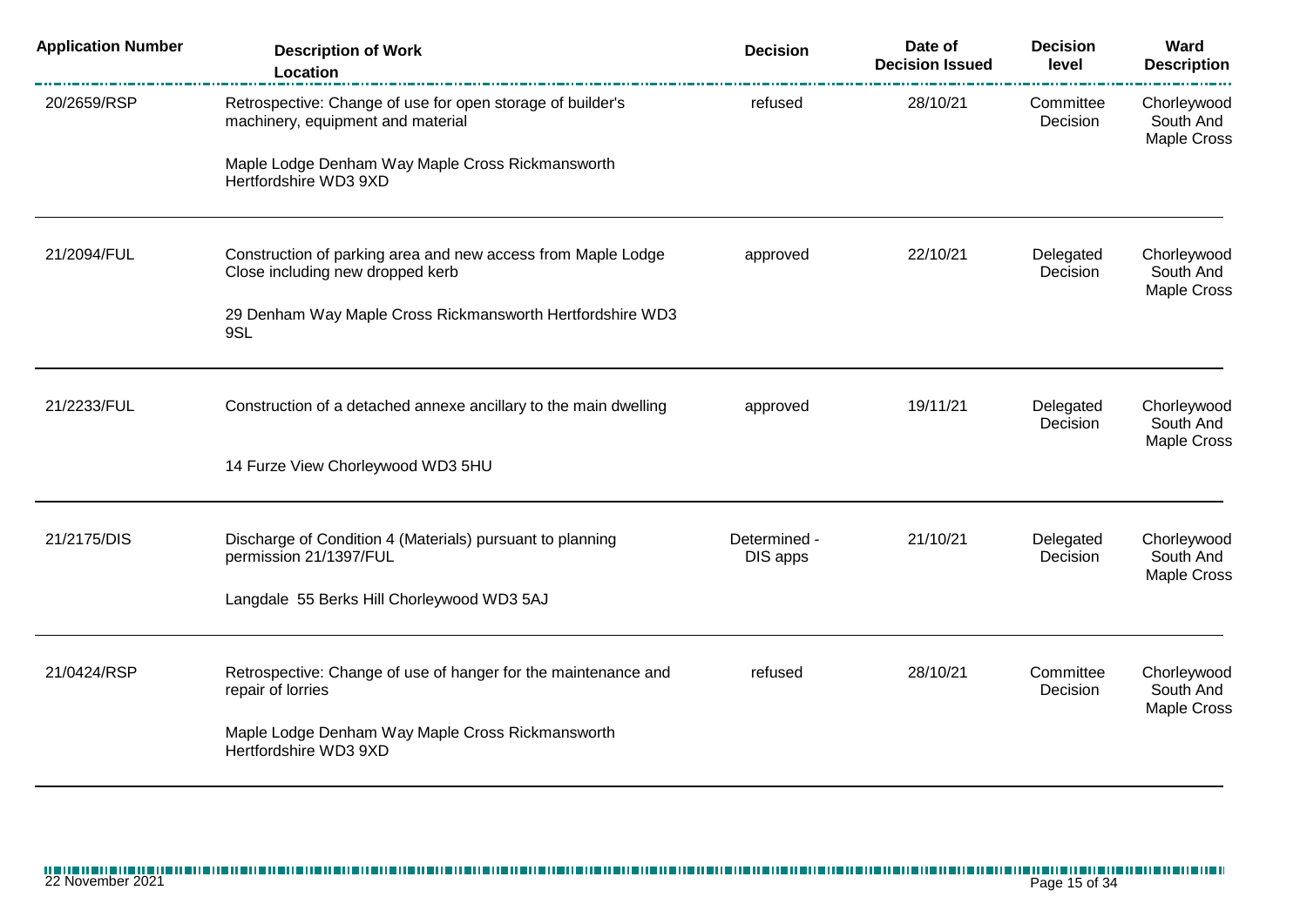| <b>Application Number</b> | <b>Description of Work</b><br>Location                                                                                                                                                                        | <b>Decision</b> | Date of<br><b>Decision Issued</b> | <b>Decision</b><br>level | Ward<br><b>Description</b>                     |
|---------------------------|---------------------------------------------------------------------------------------------------------------------------------------------------------------------------------------------------------------|-----------------|-----------------------------------|--------------------------|------------------------------------------------|
| 21/2053/FUL               | Two storey front extension, first floor side extension, single storey<br>rear extension and alterations to frontage including access                                                                          | approved        | 21/10/21                          | Delegated<br>Decision    | Chorleywood<br>South And<br><b>Maple Cross</b> |
|                           | 14 Beechwood Avenue Chorleywood WD3 5RL                                                                                                                                                                       |                 |                                   |                          |                                                |
| 21/2512/DDD               | Dead trees x 3 - Fell (Adjacent to Long Lane)                                                                                                                                                                 | Approve         | 28/10/21                          | Delegated<br>Decision    | Chorleywood<br>South And<br><b>Maple Cross</b> |
|                           | Land Adjoining Long Lane Waterfield Heronsgate Hertfordshire                                                                                                                                                  |                 |                                   |                          |                                                |
| 21/2157/FUL               | Single storey rear extension                                                                                                                                                                                  | approved        | 05/11/21                          | Delegated<br>Decision    | Chorleywood<br>South And                       |
|                           | 34 Maple Lodge Close Maple Cross WD3 9SN                                                                                                                                                                      |                 |                                   |                          | <b>Maple Cross</b>                             |
| 21/1946/RSP               | Part Retrospective: Demolition of existing dwelling and<br>construction of two storey detached dwelling with roof<br>accommodation and the retention of the existing access and<br>associated ancillary works | approved        | 01/11/21                          | Delegated<br>Decision    | Chorleywood<br>South And<br><b>Maple Cross</b> |
|                           | Little Oaks Shire Lane Chorleywood WD3 5NT                                                                                                                                                                    |                 |                                   |                          |                                                |
| 21/2294/FUL               | Part two storey/part single storey extension and loft conversion<br>with rear dormer                                                                                                                          | withdrawn       | 15/11/21                          | Withdrawn                | Chorleywood<br>South And<br><b>Maple Cross</b> |
|                           | 2 Woodland Road Maple Cross WD3 9SU                                                                                                                                                                           |                 |                                   |                          |                                                |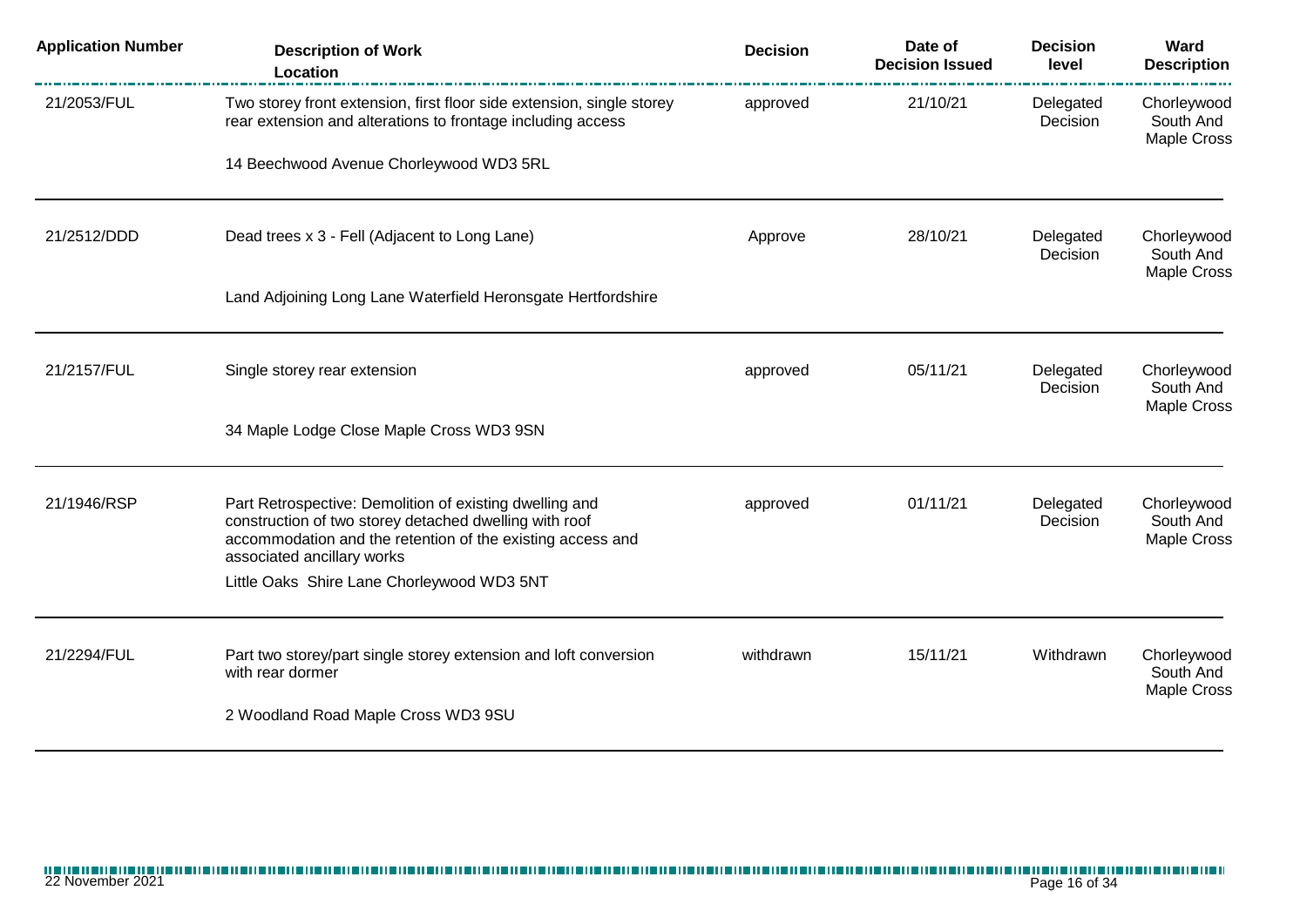| <b>Application Number</b> | <b>Description of Work</b><br>Location                                                                                                                                                                                                                                                                    | <b>Decision</b> | Date of<br><b>Decision Issued</b> | <b>Decision</b><br>level | Ward<br><b>Description</b>              |
|---------------------------|-----------------------------------------------------------------------------------------------------------------------------------------------------------------------------------------------------------------------------------------------------------------------------------------------------------|-----------------|-----------------------------------|--------------------------|-----------------------------------------|
| 21/2162/FUL               | Two storey side extension with single storey glazed link                                                                                                                                                                                                                                                  | withdrawn       | 15/11/21                          | Withdrawn                | Chorleywood<br>South And<br>Maple Cross |
|                           | The Old Barn Maple Lodge Close Maple Cross WD3 9SN                                                                                                                                                                                                                                                        |                 |                                   |                          |                                         |
| 21/2375/CLPD              | Certificate of Lawfulness Proposed Development: Demolition of<br>existing garage and construction of new detached garage                                                                                                                                                                                  | approved        |                                   | Delegated<br>Decision    | Chorleywood<br>South And<br>Maple Cross |
|                           | Sheldon 136 Quickley Lane Chorleywood WD3 5PB                                                                                                                                                                                                                                                             |                 |                                   |                          |                                         |
| 20/2774/RSP               | Retrospective: Change of use of the site for vehicle hire along<br>with the processing of construction waste materials aggregates<br>and soil                                                                                                                                                             | refused         | 28/10/21                          | Committee<br>Decision    | Chorleywood<br>South And<br>Maple Cross |
|                           | Maple Lodge Denham Way Maple Cross Rickmansworth<br>Hertfordshire WD3 9XD                                                                                                                                                                                                                                 |                 |                                   |                          |                                         |
| 21/1683/HS2               | Submission of details relating to bringing scheduled works into<br>use under Paragraph 9 of Schedule 17 to the High Speed Rail<br>(London-West Midlands) Act 2017. Submission relates to the<br>Bringing into Use of Scheduled Work 2/7 - Tilehouse Lane and<br>Scheduled Work 2/7C - Quarry Access Road. | approved        | 21/10/21                          | Delegated<br>Decision    | Chorleywood<br>South And<br>Maple Cross |
|                           | HS2 Construction Site West Of A412 Denham Way Chalfont<br>Lane West Hyde Hertfordshire                                                                                                                                                                                                                    |                 |                                   |                          |                                         |
| 21/2041/FUL               | Comprehensive parking and access arrangements for Bullsland<br>Farm complex                                                                                                                                                                                                                               | approved        | 11/11/21                          | Delegated<br>Decision    | Chorleywood<br>South And<br>Maple Cross |
|                           | Bullsland Farm Bullsland Lane Chorleywood WD3 5BG                                                                                                                                                                                                                                                         |                 |                                   |                          |                                         |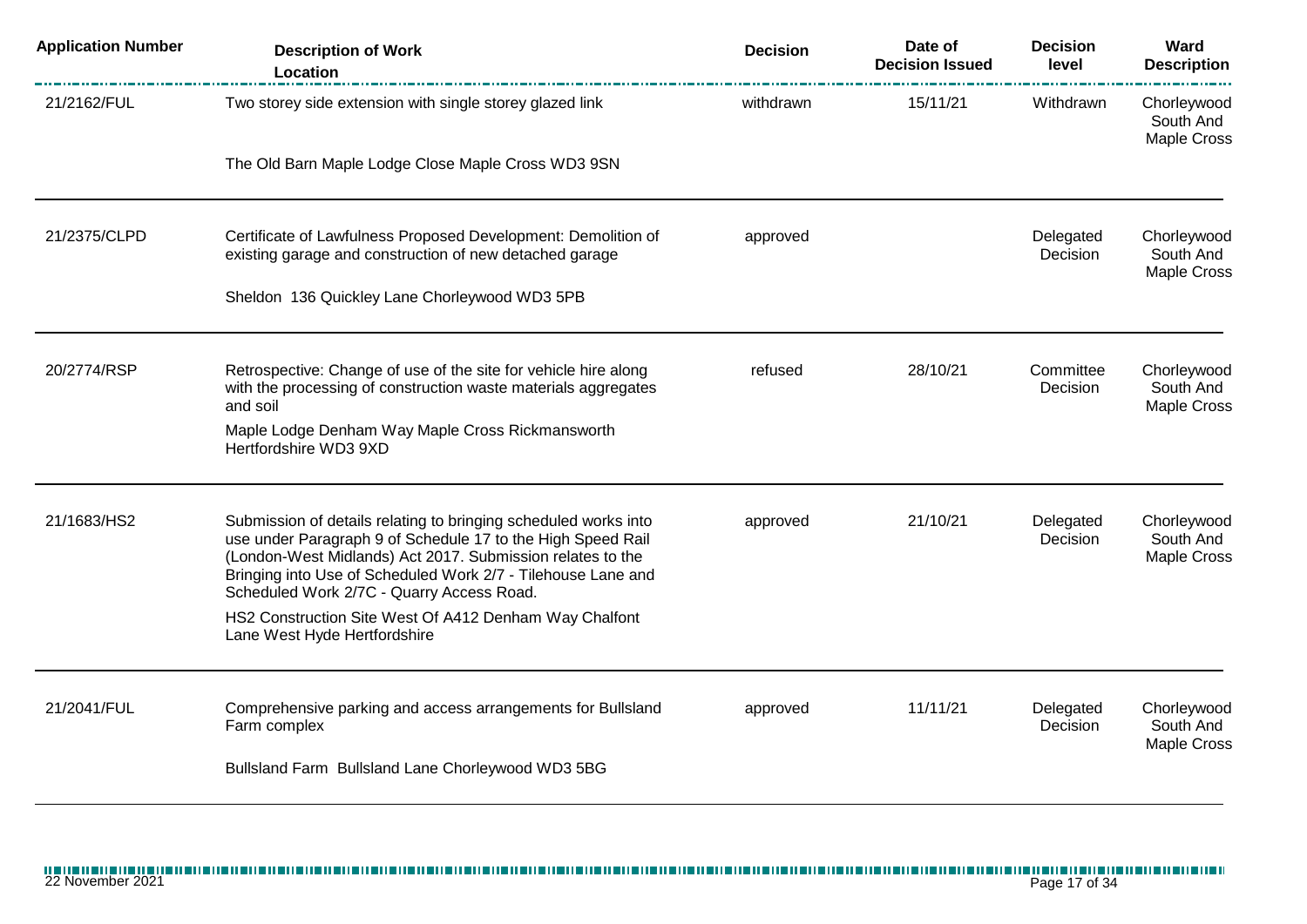| <b>Application Number</b> | <b>Description of Work</b><br>Location                                                                                                                                                  | <b>Decision</b> | Date of<br><b>Decision Issued</b> | <b>Decision</b><br>level | Ward<br><b>Description</b>                     |
|---------------------------|-----------------------------------------------------------------------------------------------------------------------------------------------------------------------------------------|-----------------|-----------------------------------|--------------------------|------------------------------------------------|
| 21/2034/RSP               | Part Retrospective: Repairs to front wall and north side front<br>retaining wall including render, replacement fence and alterations<br>to hardstanding                                 | withdrawn       | 04/11/21                          | Withdrawn                | Chorleywood<br>South And<br><b>Maple Cross</b> |
|                           | Doverhay 15 South Road Chorleywood WD3 5AS                                                                                                                                              |                 |                                   |                          |                                                |
| 21/2122/FUL               | Single storey side and rear extensions, hip to gable loft<br>conversion including rear dormer window and front rooflights and<br>removal of one side chimney                            | approved        | 10/11/21                          | Delegated<br>Decision    | <b>Dickinsons</b>                              |
|                           | 14 Frankland Close Croxley Green WD3 3AR                                                                                                                                                |                 |                                   |                          |                                                |
| 21/1988/FUL               | Construction of front porch, ground and first floor rear extension<br>and alterations to fenestration                                                                                   | approved        | 05/11/21                          | Delegated<br>Decision    | <b>Dickinsons</b>                              |
|                           | 281 New Road Croxley Green WD3 3HE                                                                                                                                                      |                 |                                   |                          |                                                |
| 21/2078/FUL               | Demolition of existing side projection, construction of a single<br>storey front and side extension                                                                                     | approved        | 28/10/21                          | Delegated<br>Decision    | <b>Dickinsons</b>                              |
|                           | 113 Watford Road Croxley Green WD3 3DX                                                                                                                                                  |                 |                                   |                          |                                                |
| 21/2079/CLPD              | Certificate of Lawfulness for Proposed Development:<br>Construction of outbuilding to rear garden and construction of<br>entrance porch to front elevation                              | approved        | 20/10/21                          | Delegated<br>Decision    | <b>Dickinsons</b>                              |
|                           | 113 Watford Road Croxley Green WD3 3DX                                                                                                                                                  |                 |                                   |                          |                                                |
| 21/2363/PDE               | Prior Approval: Single storey rear extension (depth 7.5 metres,<br>maximum height 3.8 metres, maximum eaves height 2.8 metres)<br>20 Copthorne Road Croxley Green Hertfordshire WD3 4AQ | no objection    | 19/11/21                          | Delegated<br>Decision    | <b>Dickinsons</b>                              |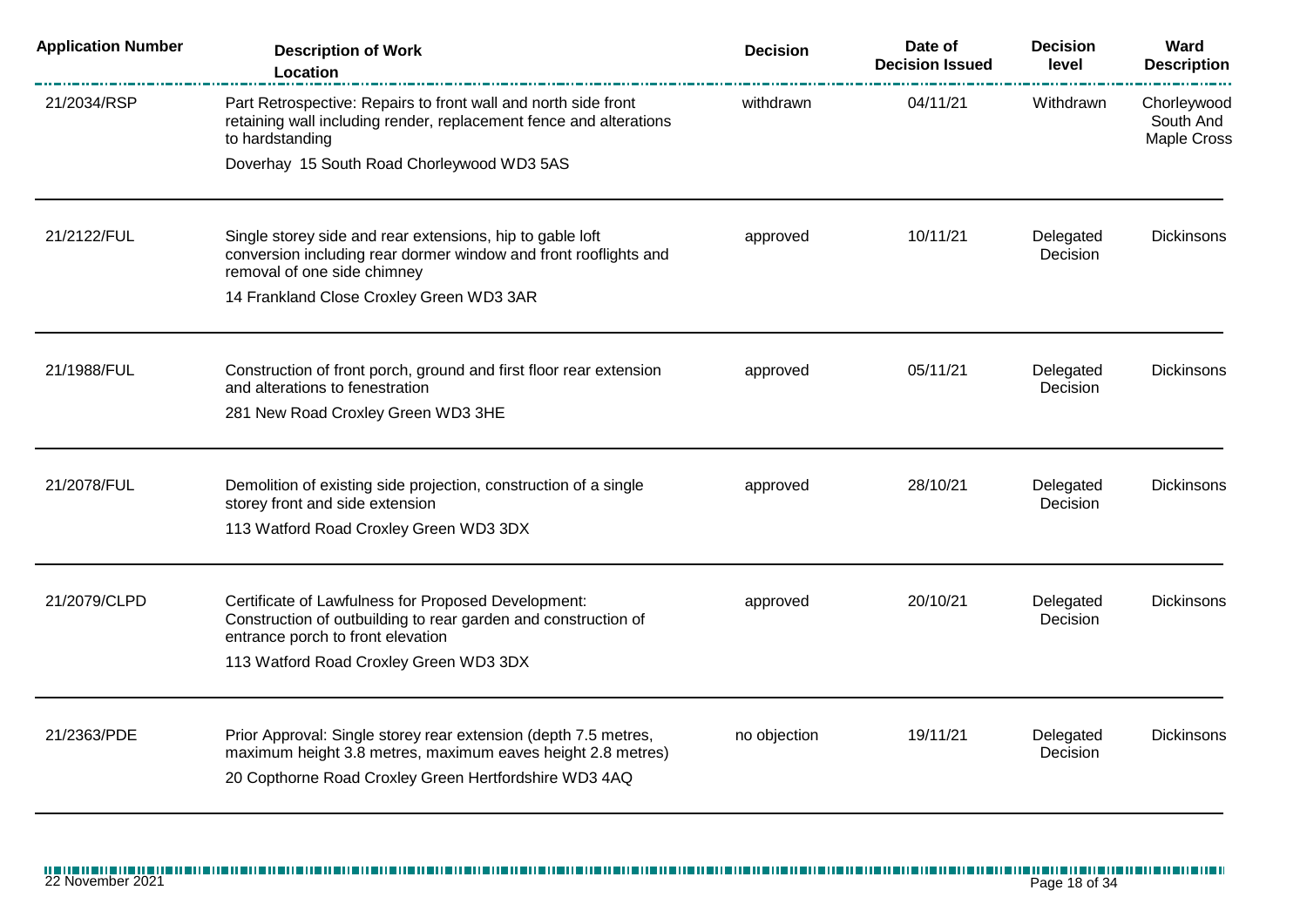| <b>Application Number</b> | <b>Description of Work</b><br>Location                                                                                                                                                                                                                                                                                                                                                                                                                                                                                      | <b>Decision</b> | Date of<br><b>Decision Issued</b> | <b>Decision</b><br>level | Ward<br><b>Description</b> |
|---------------------------|-----------------------------------------------------------------------------------------------------------------------------------------------------------------------------------------------------------------------------------------------------------------------------------------------------------------------------------------------------------------------------------------------------------------------------------------------------------------------------------------------------------------------------|-----------------|-----------------------------------|--------------------------|----------------------------|
| 21/2161/CLPD              | Certificate of Lawfulness Proposed Development: Construction of<br>outbuilding                                                                                                                                                                                                                                                                                                                                                                                                                                              | approved        | 04/11/21                          | Delegated<br>Decision    | <b>Dickinsons</b>          |
|                           | 9 Grove Crescent Croxley Green WD3 3JT                                                                                                                                                                                                                                                                                                                                                                                                                                                                                      |                 |                                   |                          |                            |
| 21/2144/FUL               | Lower-ground floor rear extension, partial conversion of existing<br>integral garage to habitable accommodation, alterations to<br>fenestration detail, new rooflights, internal alterations, alterations<br>to driveway and external landscaping<br>13 Copthorne Road Croxley Green WD3 4AB                                                                                                                                                                                                                                | approved        | 02/11/21                          | Delegated<br>Decision    | <b>Dickinsons</b>          |
|                           |                                                                                                                                                                                                                                                                                                                                                                                                                                                                                                                             |                 |                                   |                          |                            |
| 21/2220/FUL               | Single-storey side and rear extension and insertion of rooflights<br>1 Yorke Road Croxley Green WD3 3DW                                                                                                                                                                                                                                                                                                                                                                                                                     | approved        |                                   | Delegated<br>Decision    | <b>Dickinsons</b>          |
| 21/2136/RSP               | Part Retrospective: Erection of fence at first floor level and<br>alterations to approved first floor rear extension and alterations to<br>fenestration                                                                                                                                                                                                                                                                                                                                                                     | approved        | 03/11/21                          | Delegated<br>Decision    | <b>Dickinsons</b>          |
|                           | 21 Frankland Road Croxley Green WD3 3AS                                                                                                                                                                                                                                                                                                                                                                                                                                                                                     |                 |                                   |                          |                            |
| 21/2137/RSP               | Part Retrospective: Two storey side extension, single storey side<br>and rear extensions, loft conversion including formation of a<br>crown roof and construction of front, rear and side dormer<br>windows, relocation of entrance door and construction of front<br>porch, raised patio to rear, alterations to fenestration, removal of<br>chimney, alterations to external materials including grey roof tiles<br>and grey windows (amendments to approved scheme<br>21/0671/FUL)<br>9 Green Lane Croxley Green WD3 3HR | approved        | 01/11/21                          | Delegated<br>Decision    | Dickinsons                 |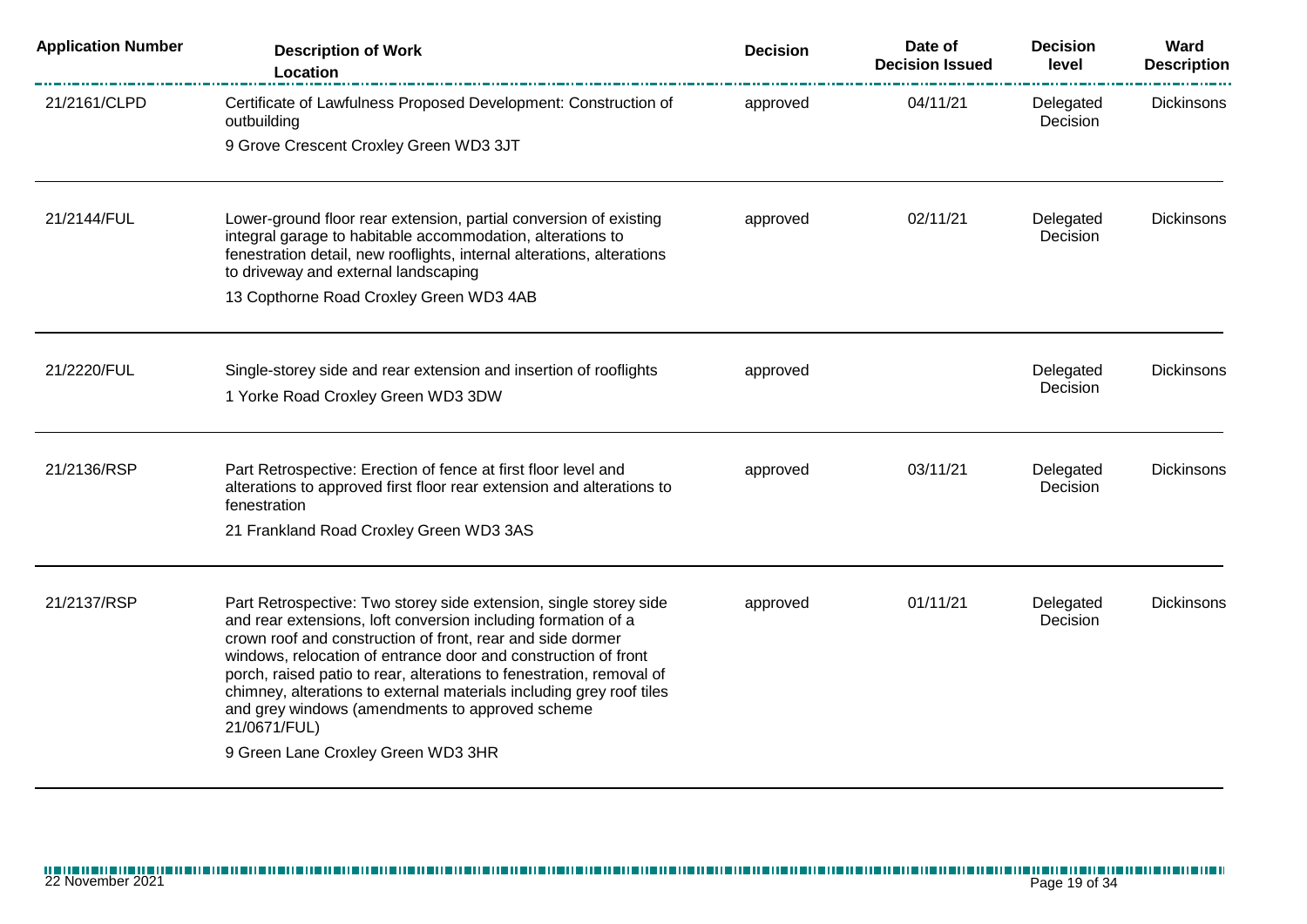| <b>Application Number</b> | <b>Description of Work</b><br>Location                                                                                                                                                            | <b>Decision</b> | Date of<br><b>Decision Issued</b> | <b>Decision</b><br>level | Ward<br><b>Description</b> |
|---------------------------|---------------------------------------------------------------------------------------------------------------------------------------------------------------------------------------------------|-----------------|-----------------------------------|--------------------------|----------------------------|
| 21/2130/FUL               | Front porch extension and new pitched roof over existing garage<br>44 Dickinson Avenue Croxley Green Hertfordshire WD3 3EX                                                                        | approved        | 02/11/21                          | Delegated<br>Decision    | <b>Dickinsons</b>          |
| 21/2277/PDE               | Prior Approval: Single storey rear extension (depth 5.00 metres,<br>maximum height 3.50 metres, maximum eaves height 2.25<br>metres)<br>2 Woodland Chase Croxley Green Hertfordshire WD3 3FN      | withdrawn       | 28/10/21                          | Withdrawn                | <b>Dickinsons</b>          |
| 21/2441/NMA               | Non material amendment to planning permission 21/0331/FUL:<br>Relocation of side wall to create party wall<br>49 Dickinson Square Croxley Green Hertfordshire WD3 3EY                             | withdrawn       | 03/11/21                          | Withdrawn                | Dickinsons                 |
| 21/1973/FUL               | Part use of existing outbuilding for hairdressing business<br>78 Links Way Croxley Green WD3 3RJ                                                                                                  | approved        | 21/10/21                          | Delegated<br>Decision    | Durrants                   |
| 21/2113/CLPD              | Certificate of Lawfulness Proposed Development: Loft conversion<br>including hip to gable extension, rear dormer and front rooflights<br>35 Springfield Close Croxley Green Hertfordshire WD3 3HG | approved        | 01/11/21                          | Delegated<br>Decision    | Durrants                   |
| 21/2328/PDE               | Prior Approval: Single-storey rear extension (depth 4.0m,<br>maximum height 3.55m, eaves height 2.47m)<br>23 Warwick Way Croxley Green Hertfordshire WD3 3SB                                      | withdrawn       | 28/10/21                          | Withdrawn                | <b>Durrants</b>            |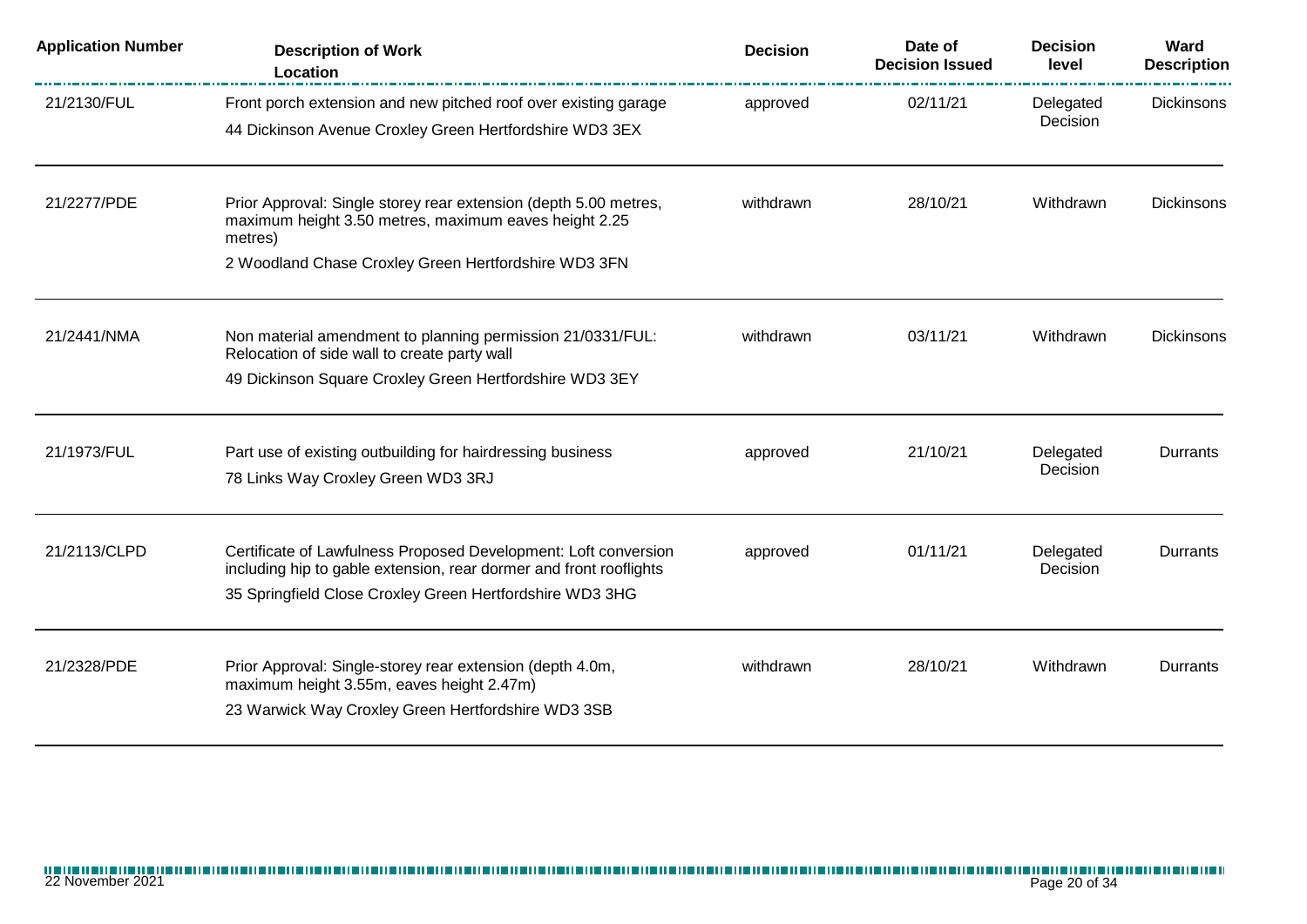| <b>Application Number</b> | <b>Description of Work</b><br>Location                                                                                                                                                                                 | <b>Decision</b> | Date of<br><b>Decision Issued</b> | <b>Decision</b><br>level | Ward<br><b>Description</b> |
|---------------------------|------------------------------------------------------------------------------------------------------------------------------------------------------------------------------------------------------------------------|-----------------|-----------------------------------|--------------------------|----------------------------|
| 21/2063/FUL               | Variation of Condition 2 (Plan Numbers) of planning permission<br>20/2001/FUL (Single storey side and rear extension and<br>alterations to fenestration) to extend the depth of a portion of rear<br>extension by 0.6m | approved        | 19/10/21                          | Delegated<br>Decision    | Durrants                   |
|                           | 63 Springfield Close Croxley Green WD3 3HG                                                                                                                                                                             |                 |                                   |                          |                            |
| 21/1876/FUL               | Replacement of existing conservatory roof with roof tiles to match<br>dwelling and installation of rooflights                                                                                                          | approved        | 05/11/21                          | Delegated<br>Decision    | Durrants                   |
|                           | 15 Richmond Way Croxley Green WD3 3SF                                                                                                                                                                                  |                 |                                   |                          |                            |
| 21/1829/CLPD              | Certificate of Lawfulness Proposed Development: Erection of a<br>detached outbuilding                                                                                                                                  | approved        | 25/10/21                          | Delegated<br>Decision    | Gade Valley                |
|                           | 9 Roman Gardens Kings Langley Hertfordshire WD4 8LG                                                                                                                                                                    |                 |                                   |                          |                            |
| 21/1951/FUL               | Single storey rear conservatory                                                                                                                                                                                        | withdrawn       | 01/11/21                          | Withdrawn                | <b>Gade Valley</b>         |
|                           | 1 Home Park Cottages Station Road Kings Langley WD4 8LD                                                                                                                                                                |                 |                                   |                          |                            |
| 21/1952/LBC               | Listed Building Consent: Single storey rear conservatory                                                                                                                                                               | withdrawn       | 01/11/21                          | Withdrawn                | <b>Gade Valley</b>         |
|                           | 1 Home Park Cottages Station Road Kings Langley WD4 8LD                                                                                                                                                                |                 |                                   |                          |                            |
| 21/2382/PDE               | Prior Approval: Single storey rear extension (maximum depth 8                                                                                                                                                          | no objection    |                                   | Delegated                | <b>Gade Valley</b>         |
|                           | metres, maximum height 2.7 metres and eaves height 2.7 metres)<br>54 Harthall Lane Kings Langley Hertfordshire WD4 8JH                                                                                                 |                 |                                   | Decision                 |                            |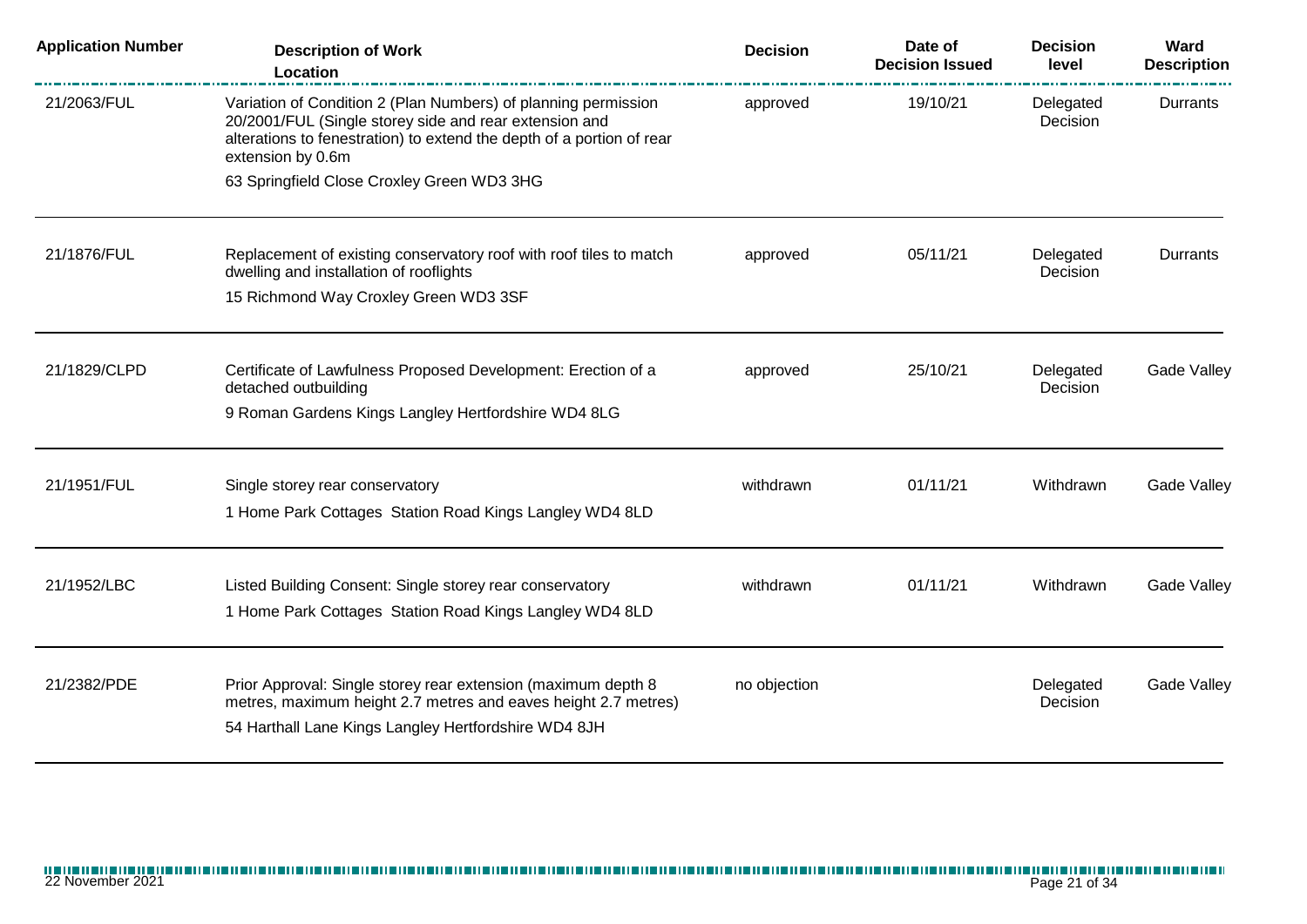| <b>Application Number</b> | <b>Description of Work</b><br>Location                                                                                             | <b>Decision</b>          | Date of<br><b>Decision Issued</b> | <b>Decision</b><br>level | Ward<br><b>Description</b> |
|---------------------------|------------------------------------------------------------------------------------------------------------------------------------|--------------------------|-----------------------------------|--------------------------|----------------------------|
| 21/0362/DIS               | Discharge of Conditions 3 (specification of works), Condition 4<br>(Materials) and Condition 5 (Materials) pursuant to 20/2301/LBC | Determined -<br>DIS apps | 26/10/21                          | Delegated<br>Decision    | Gade Valley                |
|                           | Langleybury House Langleybury Lane Langleybury Hertfordshire                                                                       |                          |                                   |                          |                            |
| 21/2178/PDE               | Prior Approval: Single-storey rear extension (depth 6.0m,<br>maximum height 3.2m, eaves height 3.0m)                               | no objection             | 22/10/21                          | Delegated<br>Decision    | Gade Valley                |
|                           | 21 Raymond Close Abbots Langley Hertfordshire WD5 0HG                                                                              |                          |                                   |                          |                            |
| 20/2334/CLED              | Certificate of Existing Use: Conversion of stable to a residential<br>dwelling                                                     | approved                 | 27/10/21                          | Delegated<br>Decision    | Gade Valley                |
|                           | Annex II 60 Harthall Lane Kings Langley Hertfordshire WD4 8JH                                                                      |                          |                                   |                          |                            |
| 21/2219/FUL               | Hip to gable roof enlargement, rear dormer window and rooflights                                                                   | approved                 | 15/11/21                          | Delegated                | Gade Valley                |
|                           | to front roofslope<br>30 Hazelbury Avenue Abbots Langley WD5 0DF                                                                   |                          |                                   | Decision                 |                            |
| 21/2223/DIS               | Discharge of Conditions 8 (Drainage Final Design) and 13                                                                           | Determined -             | 15/11/21                          | Delegated                | Gade Valley                |
|                           | (Materials) pursuant to planning permission 19/1550/FUL<br>Alpine Press Station Road Kings Langley WD4 8LF                         | DIS apps                 |                                   | Decision                 |                            |
| 21/2037/FUL               | Single storey side and rear extension                                                                                              | approved                 | 25/10/21                          | Delegated<br>Decision    | Gade Valley                |
|                           | 78 Hazelwood Lane Abbots Langley Hertfordshire WD5 0HD                                                                             |                          |                                   |                          |                            |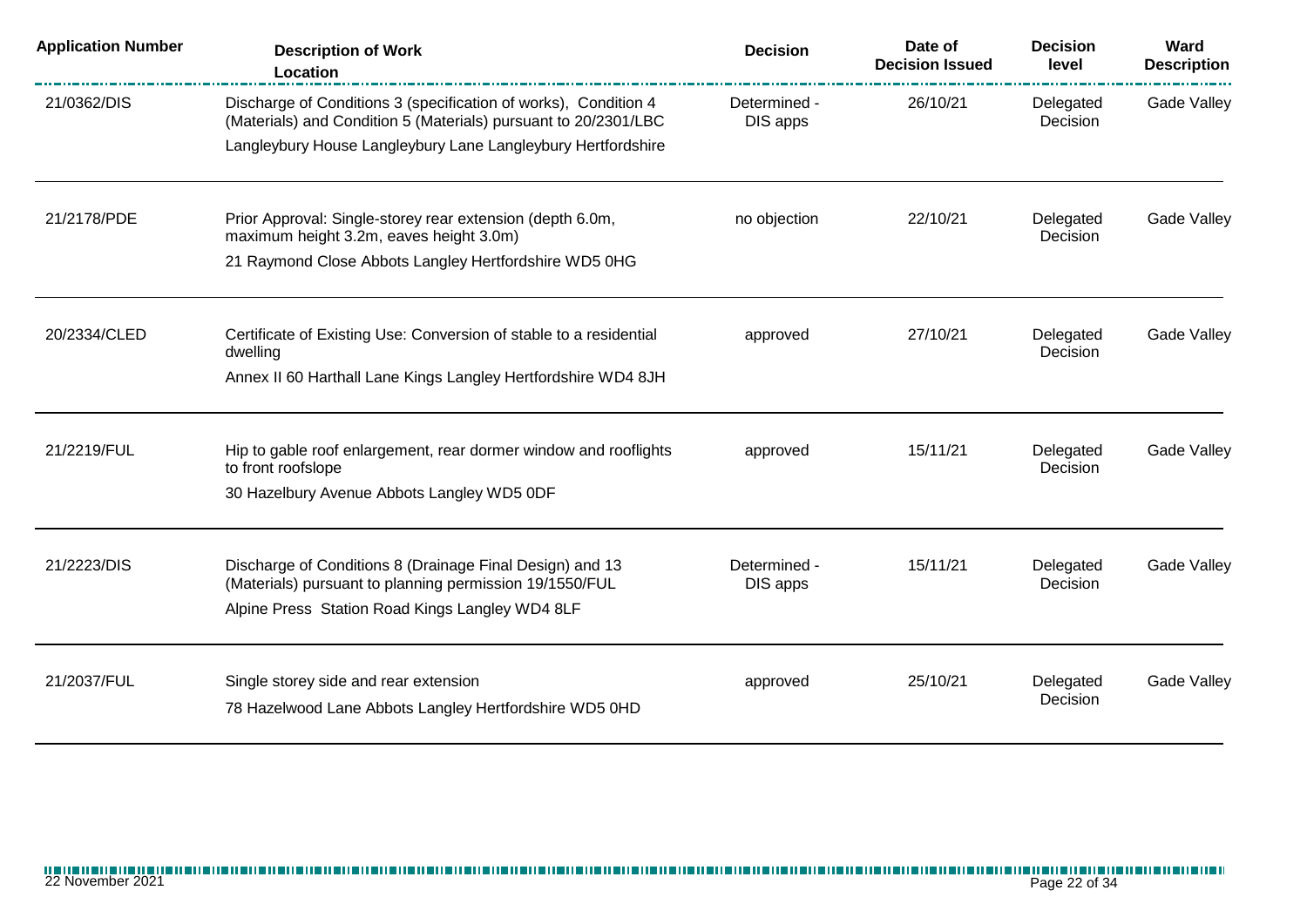| <b>Application Number</b> | <b>Description of Work</b><br>Location                                                                                                                                    | <b>Decision</b> | Date of<br><b>Decision Issued</b> | <b>Decision</b><br>level | Ward<br><b>Description</b> |
|---------------------------|---------------------------------------------------------------------------------------------------------------------------------------------------------------------------|-----------------|-----------------------------------|--------------------------|----------------------------|
| 21/1838/FUL               | Change of use of land to equestrian use and construction of a<br>stable building                                                                                          | withdrawn       | 29/10/21                          | Withdrawn                | <b>Gade Valley</b>         |
|                           | Land Adjacent To Kenwood Farm Harthall Lane Kings Langley<br>Hertfordshire HP3 8SD                                                                                        |                 |                                   |                          |                            |
| 21/1950/RSP               | Retrospective: Erection of timber playhouse                                                                                                                               | approved        | 20/10/21                          | Delegated<br>Decision    | Leavesden                  |
|                           | 18 Tudor Manor Gardens Garston WD25 9TQ                                                                                                                                   |                 |                                   |                          |                            |
| 21/2198/FUL               | Demolition of existing conservatory and construction of single<br>storey side/rear extension, alterations to roof of existing rear<br>projection and internal alterations | approved        | 11/11/21                          | Delegated<br>Decision    | Leavesden                  |
|                           | 20 Edinburgh Drive Abbots Langley Hertfordshire WD5 0TU                                                                                                                   |                 |                                   |                          |                            |
| 21/2186/FUL               | Construction of detached outbuilding                                                                                                                                      | approved        |                                   | Delegated                | Leavesden                  |
|                           | 51 Harlech Road Abbots Langley WD5 0BE                                                                                                                                    |                 |                                   | Decision                 |                            |
| 21/2165/CLPD              | Certificate of Lawfulness Proposed Development: Loft conversion<br>including hip to gable roof alterations, rear dormer window, front<br>rooflights and flank window      | approved        | 08/11/21                          | Delegated<br>Decision    | Leavesden                  |
|                           | 26 Ridgehurst Avenue Leavesden WD25 7AY                                                                                                                                   |                 |                                   |                          |                            |
| 21/2340/PDE               | Prior Approval: Single-storey rear extension (depth 5.5m,<br>maximum height 2.9m, eaves height 2.9m)                                                                      | refused         | 12/11/21                          | Delegated<br>Decision    | Leavesden                  |
|                           | 26 Ridgehurst Avenue Leavesden Hertfordshire WD25 7AY                                                                                                                     |                 |                                   |                          |                            |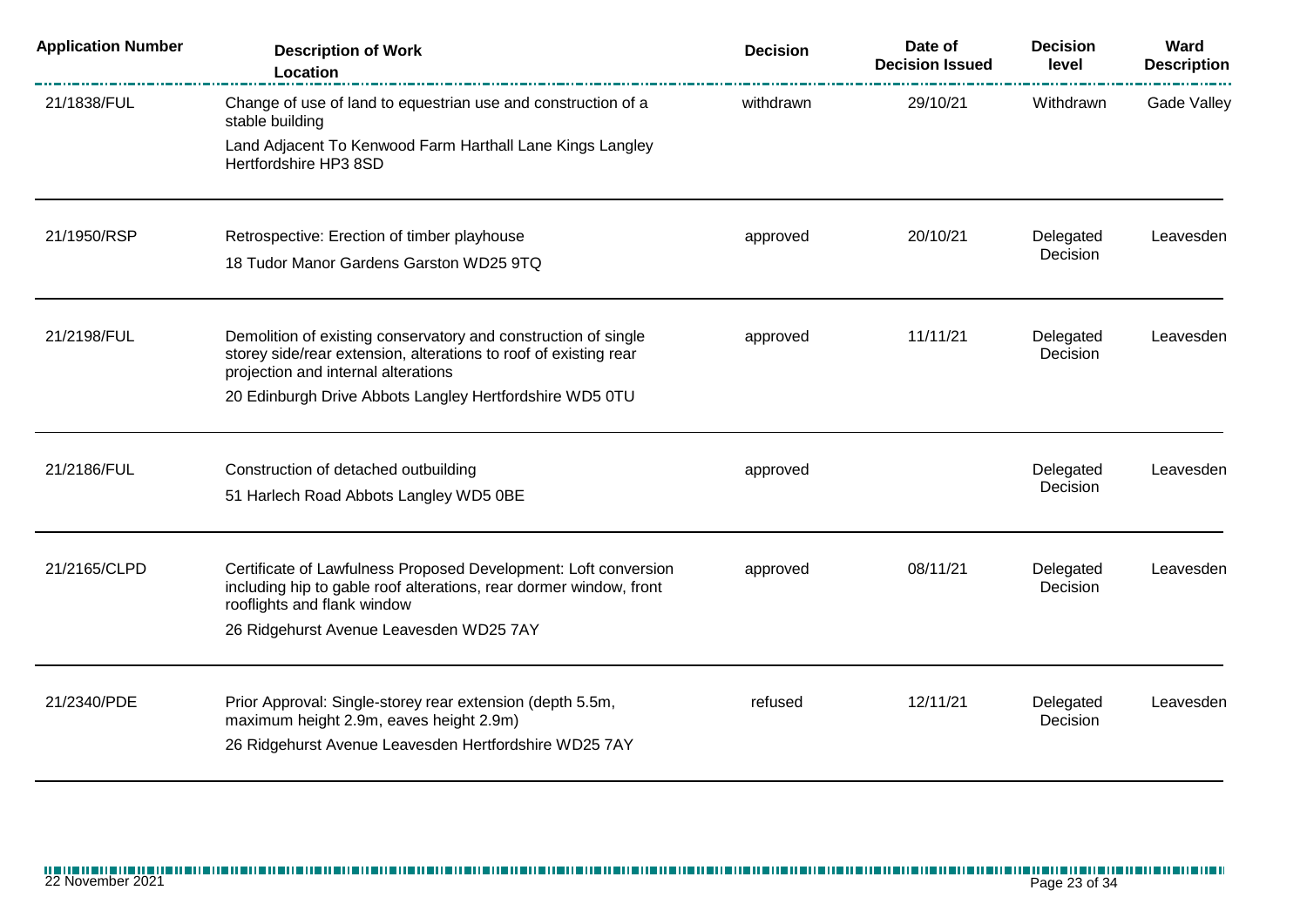| <b>Application Number</b> | <b>Description of Work</b><br>Location                                                                                                                                                           | <b>Decision</b>          | Date of<br><b>Decision Issued</b> | <b>Decision</b><br>level | Ward<br><b>Description</b> |
|---------------------------|--------------------------------------------------------------------------------------------------------------------------------------------------------------------------------------------------|--------------------------|-----------------------------------|--------------------------|----------------------------|
| 21/2011/FUL               | Construction of rear conservatory<br>98 Coates Way Garston WD25 9PA                                                                                                                              | approved                 | 22/10/21                          | Delegated<br>Decision    | Leavesden                  |
| 21/2251/FUL               | Insertion of front dormer window<br>21 Lancaster Way Abbots Langley WD5 0PQ                                                                                                                      | approved                 | 17/11/21                          | Delegated<br>Decision    | Leavesden                  |
| 21/2054/FUL               | Loft conversion including hip to gable extension, rear dormer and<br>front rooflights<br>17 Ridgehurst Avenue Leavesden WD25 7AZ                                                                 | withdrawn                | 25/10/21                          | Withdrawn                | Leavesden                  |
| 21/2286/DIS               | Discharge of Condition 3 (Construction Management Plan) and<br>Condition 4 (External materials) pursuant to planning permission<br>20/0549/FUL<br>6 Berkeley Close Abbots Langley WD5 0XA        | Determined -<br>DIS apps | 10/11/21                          | Delegated<br>Decision    | Leavesden                  |
| 21/1887/FUL               | Part single storey and part two storey rear extensions, loft<br>conversion including dormers to the rear and alterations to<br>fenestration<br>102 Wolsey Road Moor Park HA6 2ED                 | approved                 | 28/10/21                          | Delegated<br>Decision    | Moor Park<br>And Eastbury  |
| 21/1857/FUL               | Two storey rear extension, single storey front extensions and loft<br>conversion including increase in ridge height and rear dormer<br>windows<br>27 The Fairway Northwood Hertfordshire HA6 3DZ | approved                 | 26/10/21                          | Delegated<br>Decision    | Moor Park<br>And Eastbury  |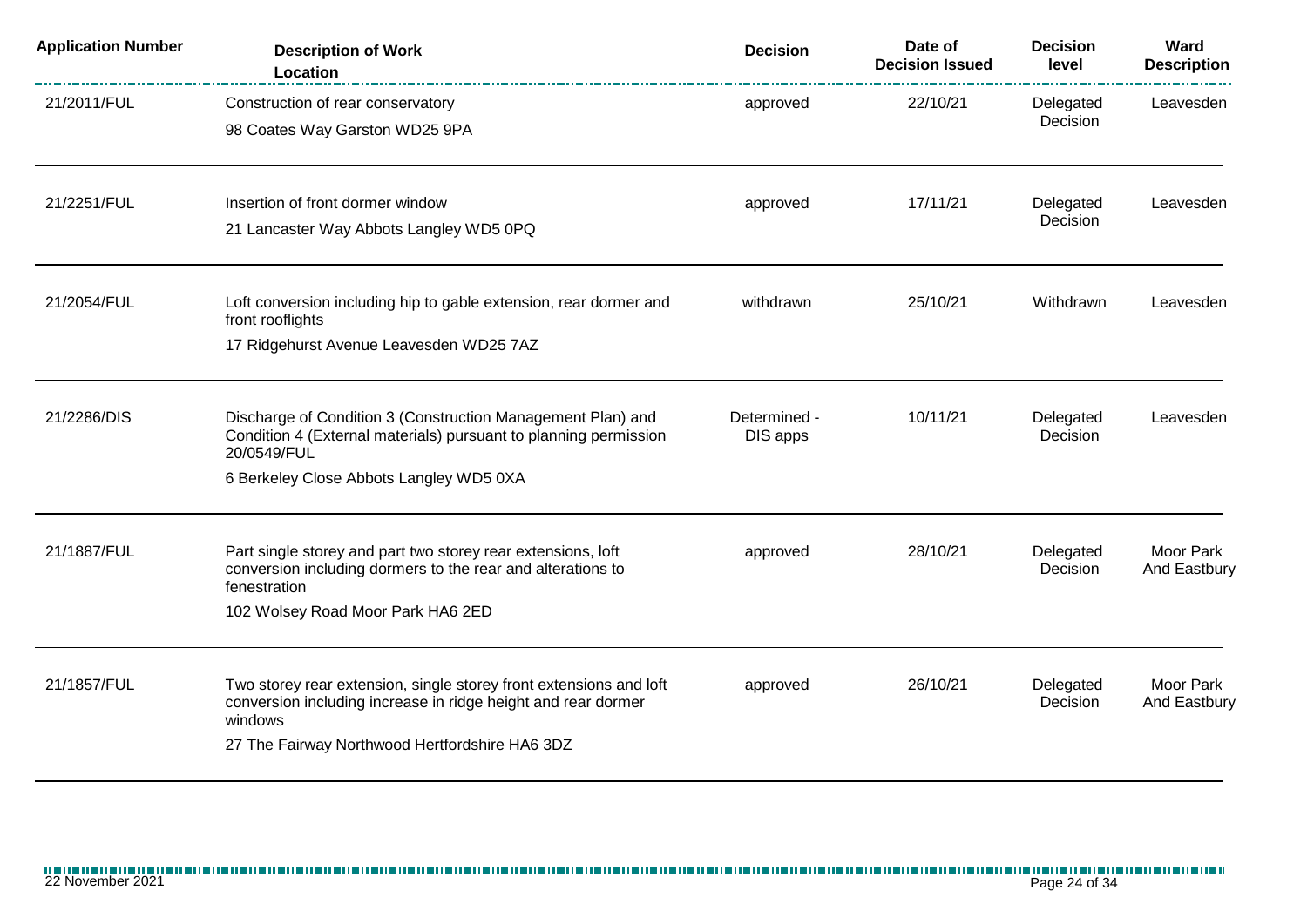| <b>Application Number</b> | <b>Description of Work</b><br>Location                                                                                                                                                                                                                                               | <b>Decision</b>          | Date of<br><b>Decision Issued</b> | <b>Decision</b><br>level | Ward<br><b>Description</b>       |
|---------------------------|--------------------------------------------------------------------------------------------------------------------------------------------------------------------------------------------------------------------------------------------------------------------------------------|--------------------------|-----------------------------------|--------------------------|----------------------------------|
| 21/0206/FUL               | Variation of Condition 2 (Plan numbers) pursuant to 17/1524/FUL<br>(Two storey rear extension and conversion of basement level<br>from A1 (shops) use to one 1-bedroom flat) to incorporate an<br>increased extension at lower ground floor level and alterations to<br>fenestration | approved                 | 19/11/21                          | Delegated<br>Decision    | <b>Moor Park</b><br>And Eastbury |
|                           | 8 Main Avenue Moor Park Northwood Hertfordshire HA6 2HJ                                                                                                                                                                                                                              |                          |                                   |                          |                                  |
| 21/2107/FUL               | Part single, part two storey rear extension, conversion of garage<br>into habitable accommodation, front porch and loft conversion<br>with rear dormer and rooflights                                                                                                                | approved                 | 01/11/21                          | Delegated<br>Decision    | Moor Park<br>And Eastbury        |
|                           | 74 Kewferry Road Northwood HA6 2PG                                                                                                                                                                                                                                                   |                          |                                   |                          |                                  |
| 21/2081/FUL               | Part single-storey, part two-storey front, side and rear extensions;<br>loft conversion including gable extensions and rear roof<br>extensions including insertion of rear dormer and rooflights                                                                                     | approved                 | 20/10/21                          | Delegated<br>Decision    | Moor Park<br>And Eastbury        |
|                           | 6 St Marys Avenue Northwood HA6 3AZ                                                                                                                                                                                                                                                  |                          |                                   |                          |                                  |
| 21/2537/DIS               | Discharge of condition 6 (Materials) pursuant to application<br>reference 18/0477/FUL<br>5 Bedford Road Moor Park Hertfordshire HA6 2BA                                                                                                                                              | Determined -<br>DIS apps | 09/11/21                          | Delegated<br>Decision    | Moor Park<br>And Eastbury        |
| 21/2305/NMA               | Non material amendment to planning permission 20/1558/FUL:<br>Variation of condition 8 (materials) to incorporate change and<br>addition of materials<br>Asteria Place (Former Pocklington House Site) Eastbury Avenue                                                               | approved                 | 28/10/21                          | Delegated<br>Decision    | Moor Park<br>And Eastbury        |
|                           | Northwood HA6 3LN                                                                                                                                                                                                                                                                    |                          |                                   |                          |                                  |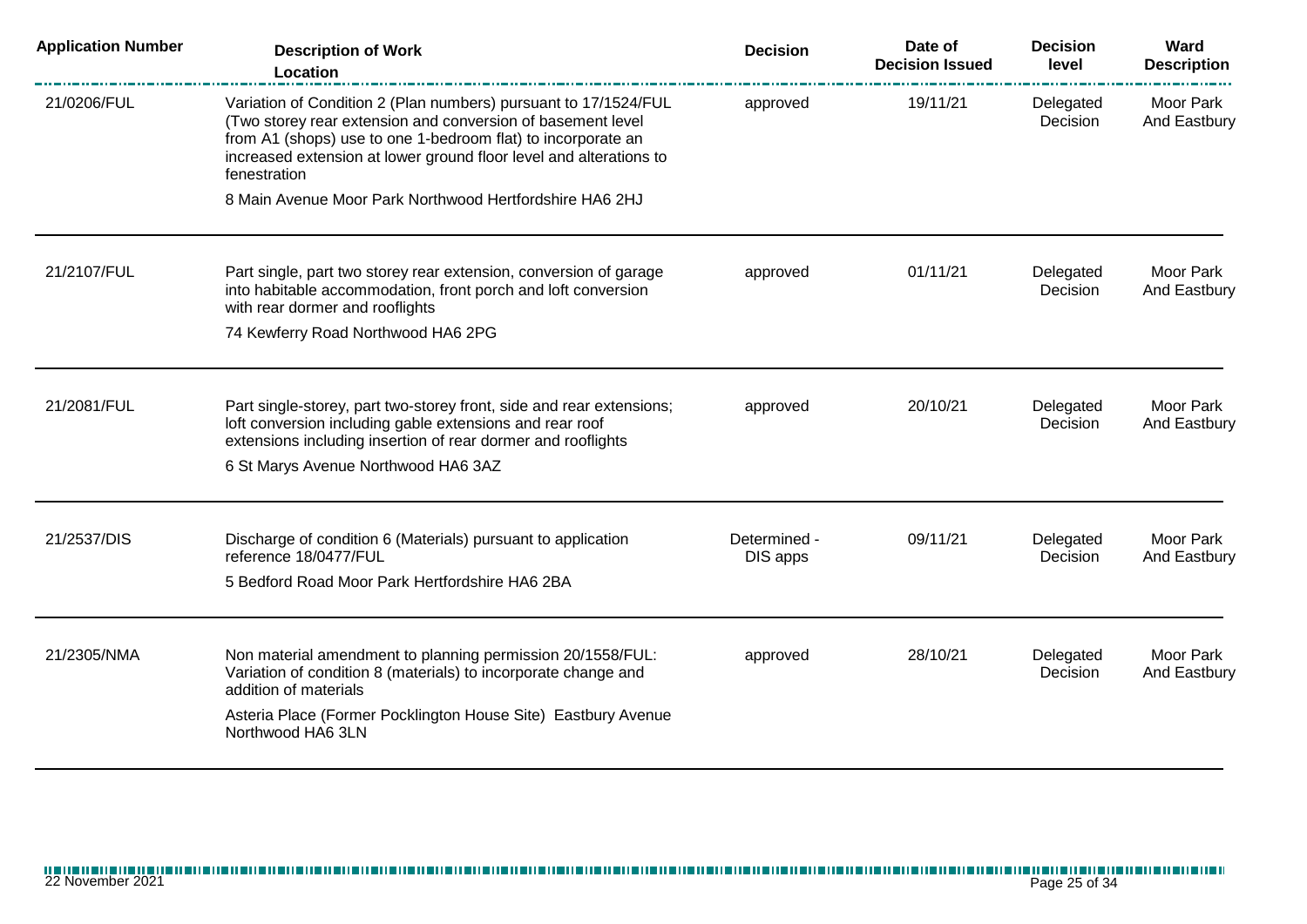| <b>Application Number</b> | <b>Description of Work</b><br>Location                                                                                                                                                                                               | <b>Decision</b>          | Date of<br><b>Decision Issued</b> | <b>Decision</b><br>level | Ward<br><b>Description</b>       |
|---------------------------|--------------------------------------------------------------------------------------------------------------------------------------------------------------------------------------------------------------------------------------|--------------------------|-----------------------------------|--------------------------|----------------------------------|
| 21/2087/DIS               | Discharge of Conditions 3 (materials), Condition 6 (TPP),<br>Condition 7 (Landscaping), Condition 8 (CMP), Condition 9<br>(Sustainability) and Condition 12 (Surface Water Drainage)<br>pursuant to planning permission 21/1122/FUL. | Determined -<br>DIS apps | 25/10/21                          | Delegated<br>Decision    | Moor Park<br>And Eastbury        |
|                           | The Farm House London Road Rickmansworth Hertfordshire<br>WD3 1JS                                                                                                                                                                    |                          |                                   |                          |                                  |
| 21/2091/FUL               | Single storey lower ground floor rear extension, rear raised<br>terrace, alterations to fenestration and associated alterations<br>1 Temple Gardens Moor Park WD3 1QJ                                                                | approved                 | 03/11/21                          | Delegated<br>Decision    | Moor Park<br>And Eastbury        |
| 21/2093/FUL               | Variation of conditions 2 (plan numbers) and 4 (car parking                                                                                                                                                                          | approved                 | 22/10/21                          | Delegated                | Moor Park                        |
|                           | layout) pursuant to planning permission 19/0990/FUL to allow for<br>the inclusion of an additional rear facing balcony, ground floor rear<br>infill extensions and alterations to basement layout                                    |                          |                                   | Decision                 | And Eastbury                     |
|                           | 34 Eastbury Avenue Northwood HA6 3LN                                                                                                                                                                                                 |                          |                                   |                          |                                  |
| 21/2060/FUL               | Single storey side and rear extension, front porch, loft conversion<br>including roof extension, rear dormers and front and rear rooflights<br>26 Bishops Avenue Northwood HA6 3DG                                                   | approved                 | 05/11/21                          | Delegated<br>Decision    | Moor Park<br>And Eastbury        |
| 21/2158/FUL               | Single storey side extension and conversion of existing store into<br>habitable accommodation including alterations to fenestration<br>15 Batchworth Lane Northwood HA6 3DU                                                          | approved                 |                                   | Delegated<br>Decision    | <b>Moor Park</b><br>And Eastbury |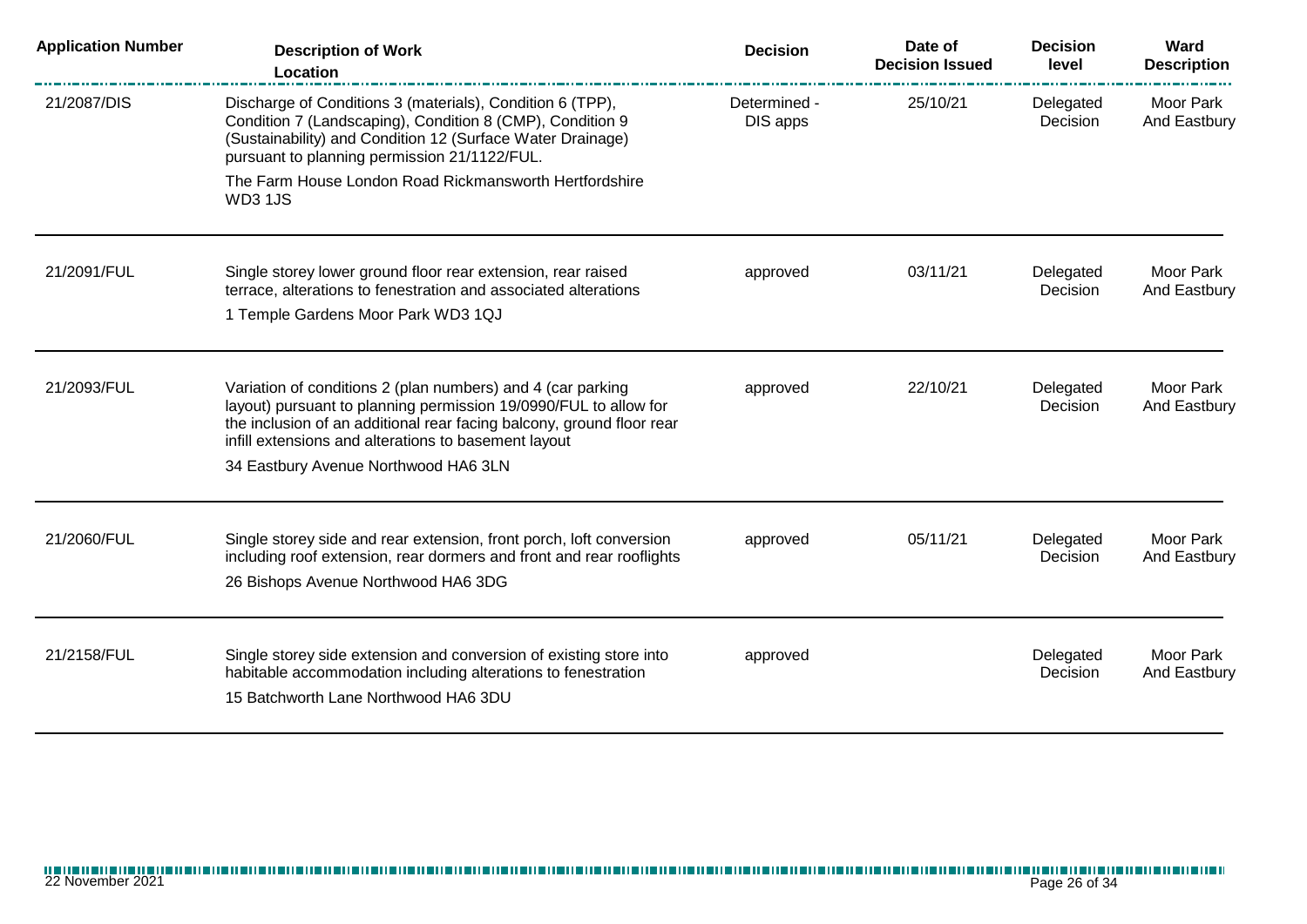| <b>Application Number</b> | <b>Description of Work</b><br><b>Location</b>                                                                                                                                     | <b>Decision</b>                              | Date of<br><b>Decision Issued</b> | <b>Decision</b><br>level | Ward<br><b>Description</b>       |
|---------------------------|-----------------------------------------------------------------------------------------------------------------------------------------------------------------------------------|----------------------------------------------|-----------------------------------|--------------------------|----------------------------------|
| 21/2221/DIS               | Discharge of Conditions 4 (Construction Management Plan) and 5<br>(Materials) pursuant to planning permission 21/0249/FUL<br>30 South Approach Moor Park HA6 2ET                  | Determined -<br>DIS apps                     | 15/11/21                          | Delegated<br>Decision    | Moor Park<br>And Eastbury        |
|                           |                                                                                                                                                                                   |                                              |                                   |                          |                                  |
| 21/1618/FUL               | Change of use from golf course land to residential gardens and<br>erection of open metal fencing                                                                                  | refused                                      | 26/10/21                          | Committee<br>Decision    | <b>Moor Park</b><br>And Eastbury |
|                           | Land At Moor Park Golf Course Batchworth Heath Moor Park<br>Rickmansworth WD3 1QN                                                                                                 |                                              |                                   |                          |                                  |
| 21/2043/FUL               | Variation of Condition 3 (Construction Management Plan) of<br>planning permission 21/0705/FUL to allow works to be carried out<br>with the submitted Construction Management Plan | refused                                      | 04/11/21                          | Delegated<br>Decision    | Moor Park<br>And Eastbury        |
|                           | The Limes, Land At The Rear 9 Eastbury Avenue Northwood<br>HA6 3LD                                                                                                                |                                              |                                   |                          |                                  |
| 21/2055/FUL               | First floor rear extension, loft conversion including increase in<br>ridge height, rear dormers and front rooflights                                                              | approved                                     | 20/10/21                          | Delegated<br>Decision    | Moor Park<br>And Eastbury        |
|                           | 11 The Fairway Northwood HA6 3DZ                                                                                                                                                  |                                              |                                   |                          |                                  |
| 21/2117/RSP               | Retrospective: Installation of 6 rising bollards within driveway                                                                                                                  | Application<br>cancelled due<br>to error etc | 22/10/21                          | Application<br>returned  | Moor Park<br>And Eastbury        |
|                           | Tivoli 39 Astons Road Moor Park Northwood Hertfordshire HA6<br>2LB                                                                                                                |                                              |                                   |                          |                                  |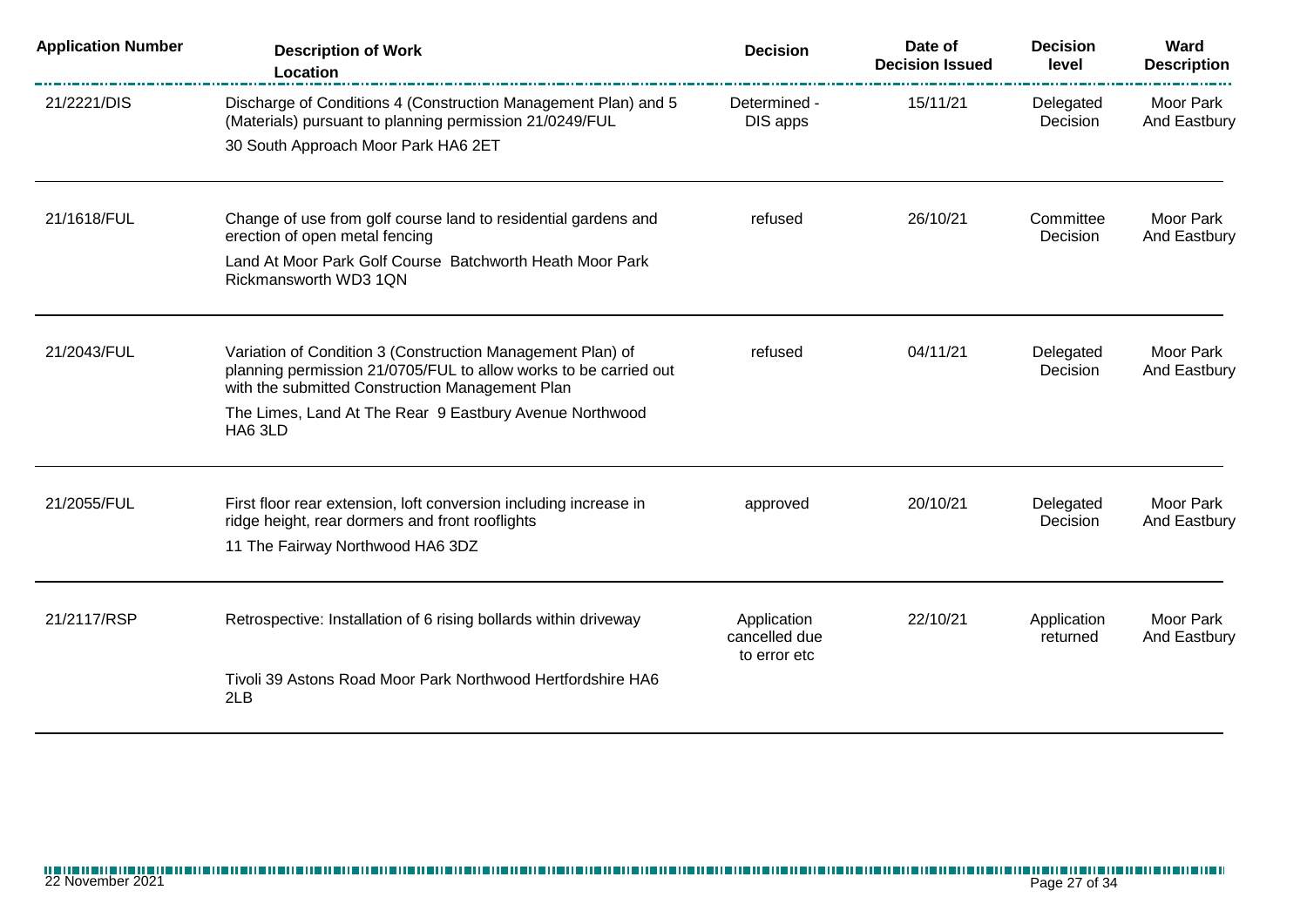| <b>Application Number</b> | <b>Description of Work</b><br>Location                                                                                                                                                                                        | <b>Decision</b> | Date of<br><b>Decision Issued</b> | <b>Decision</b><br>level | Ward<br><b>Description</b> |
|---------------------------|-------------------------------------------------------------------------------------------------------------------------------------------------------------------------------------------------------------------------------|-----------------|-----------------------------------|--------------------------|----------------------------|
| 21/2202/FUL               | Loft conversion including increase in ridge height, rear dormer<br>and front rooflights and part single, part two storey front, side and<br>rear extensions and alterations to frontage including increase in<br>hardstanding | approved        | 10/11/21                          | Delegated<br>Decision    | Moor Park<br>And Eastbury  |
|                           | 2 Parkside Road Northwood HA6 3HL                                                                                                                                                                                             |                 |                                   |                          |                            |
| 21/2035/LBC               | Listed Building Consent: Replacement windows                                                                                                                                                                                  | refused         | 29/10/21                          | Delegated<br>Decision    | Moor Park<br>And Eastbury  |
|                           | 1 Upland Court 53 Batchworth Lane Northwood HA6 3HE                                                                                                                                                                           |                 |                                   |                          |                            |
| 21/2100/FUL               | Demolition of detached dwelling and erection of replacement two-<br>storey detached dwelling with basement                                                                                                                    | approved        | 12/11/21                          | Delegated<br>Decision    | Moor Park<br>And Eastbury  |
|                           | The Four Winds London Road Rickmansworth WD3 1JT                                                                                                                                                                              |                 |                                   |                          |                            |
| 21/0994/FUL               | Demolition of an existing single storey garage and erection of two<br>storey side extension to facilitate the creation of a new dwelling<br>with associated plot subdivision including new access                             | approved        | 21/10/21                          | Delegated<br>Decision    | Oxhey Hall<br>And Hayling  |
|                           | 10 Harrogate Road South Oxhey WD19 7DH                                                                                                                                                                                        |                 |                                   |                          |                            |
| 21/2096/FUL               | Single storey side and rear extension and internal alterations                                                                                                                                                                | approved        | 03/11/21                          | Delegated                | Oxhey Hall                 |
|                           | 182 Oaklands Avenue Oxhey Hall Hertfordshire WD19 4LQ                                                                                                                                                                         |                 |                                   | Decision                 | And Hayling                |
| 21/2097/CLPD              | Certificate of Lawfulness Proposed Development: Loft conversion<br>including hip to gable roof alterations and rear dormer window.<br>182 Oaklands Avenue Oxhey Hall Hertfordshire WD19 4LQ                                   | approved        | 03/11/21                          | Delegated<br>Decision    | Oxhey Hall<br>And Hayling  |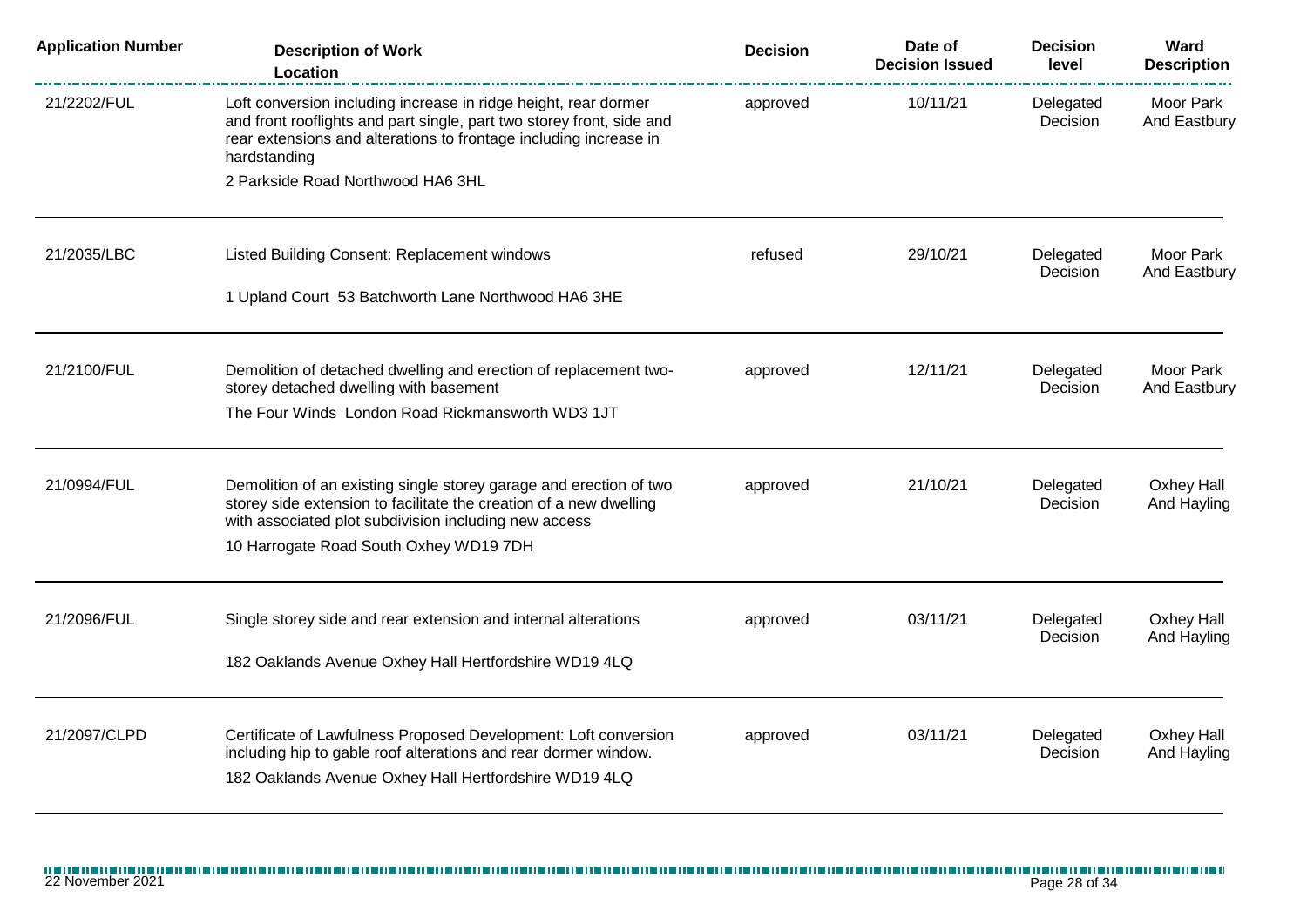| <b>Application Number</b> | <b>Description of Work</b><br>Location                                                                                                                                                     | <b>Decision</b> | Date of<br><b>Decision Issued</b> | <b>Decision</b><br>level | Ward<br><b>Description</b> |
|---------------------------|--------------------------------------------------------------------------------------------------------------------------------------------------------------------------------------------|-----------------|-----------------------------------|--------------------------|----------------------------|
| 21/2170/PDE               | Prior Approval: Single storey rear extension (depth 6 metres,<br>maximum height 2.97 metres, maximum eaves height 2.87<br>metres)                                                          | no objection    | 22/10/21                          | Delegated<br>Decision    | Oxhey Hall<br>And Hayling  |
|                           | 40 Brookdene Avenue Oxhey Hall Hertfordshire WD19 4LF                                                                                                                                      |                 |                                   |                          |                            |
| 21/2147/CLPD              | Certificate of Lawfulness Proposed Development: Loft conversion<br>including rear hip-to-gable extension, side dormer windows and<br>rooflights<br>181 Hampermill Lane Oxhey Hall WD19 4PJ | approved        | 22/11/21                          | Delegated<br>Decision    | Oxhey Hall<br>And Hayling  |
| 21/2226/FUL               | Joint Application: Construction of porch to numbers 82 and 84<br>82 And 84 Raglan Gardens Oxhey Hall WD19 4LL                                                                              | approved        | 17/11/21                          | Delegated<br>Decision    | Oxhey Hall<br>And Hayling  |
| 21/2235/CLPD              | Certificate of Lawfulness Proposed Development: Construction of<br>an outbuilding<br>134 Hillcroft Crescent Oxhey Hall WD19 4NZ                                                            | approved        | 15/11/21                          | Delegated<br>Decision    | Oxhey Hall<br>And Hayling  |
| 21/2116/FUL               | Replacement windows to existing openings and replacement<br>external cladding<br>Harrogate Court Evens, 2-16, 18-32, 34-48 Trevose Way South<br>Oxhey WD197BG                              | approved        | 04/11/21                          | Delegated<br>Decision    | Oxhey Hall<br>And Hayling  |
| 21/2058/FUL               | Part single, part two storey side extension<br>24 Eastwick Crescent Mill End WD3 8YJ                                                                                                       | approved        | 28/10/21                          | Delegated<br>Decision    | Penn And<br>Mill End       |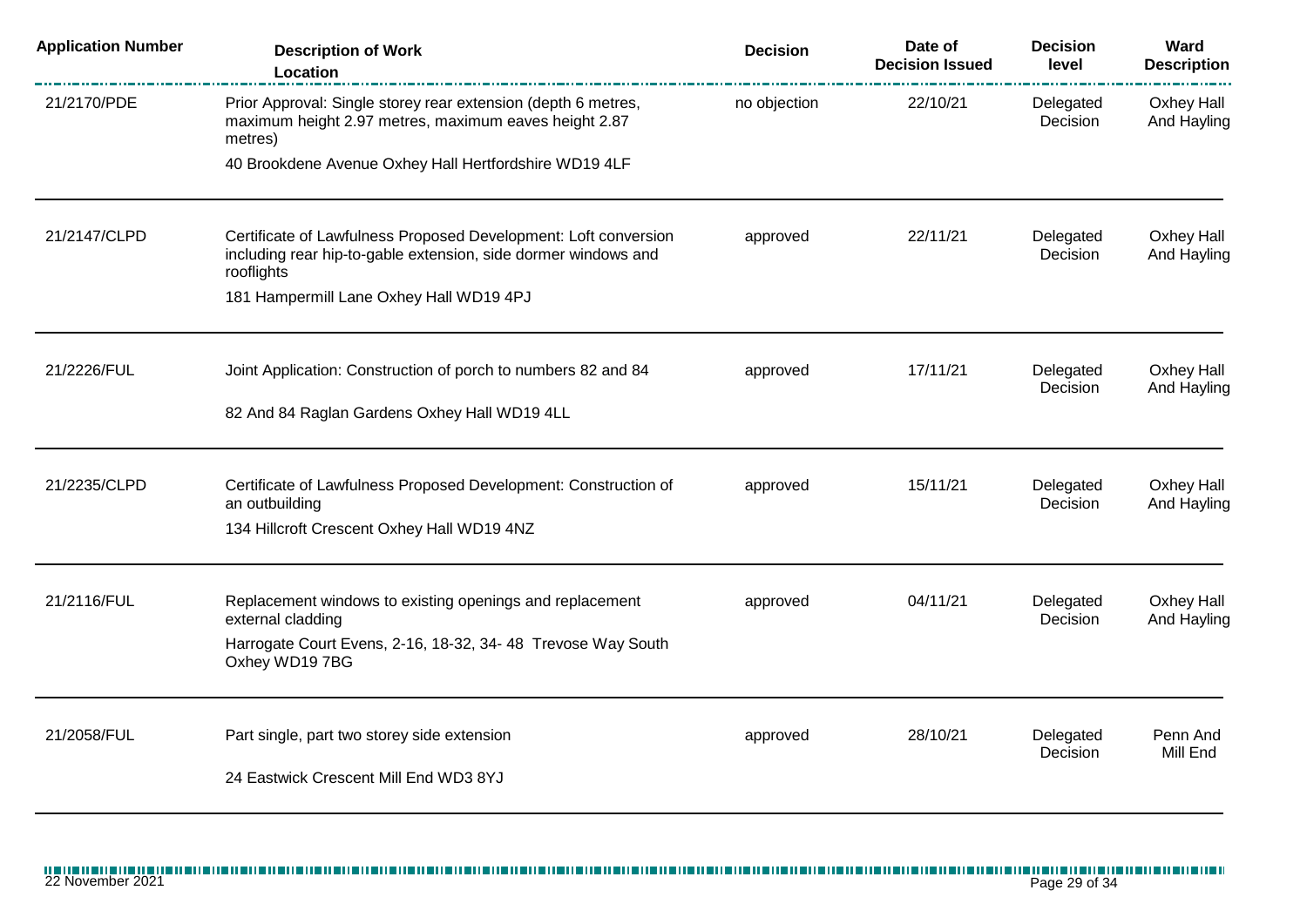| <b>Application Number</b> | <b>Description of Work</b><br>Location                                                                                                                                                                                                                                                             | <b>Decision</b> | Date of<br><b>Decision Issued</b> | <b>Decision</b><br>level | Ward<br><b>Description</b> |
|---------------------------|----------------------------------------------------------------------------------------------------------------------------------------------------------------------------------------------------------------------------------------------------------------------------------------------------|-----------------|-----------------------------------|--------------------------|----------------------------|
| 21/2269/PDE               | Prior Approval: Single storey rear extension (depth 7 metres,<br>maximum height 3.39 metres, maximum eaves height 3.00 metres)<br>8 Coombe Hill Road Mill End Hertfordshire WD3 8ND                                                                                                                | withdrawn       | 22/10/21                          | Withdrawn                | Penn And<br>Mill End       |
| 21/1992/FUL               | Loft conversion including Dutch hip to gable roof extension, rear<br>dormer and single storey rear extension<br>44 Williamson Way Mill End WD3 8GL                                                                                                                                                 | approved        | 25/10/21                          | Delegated<br>Decision    | Penn And<br>Mill End       |
| 21/1993/FUL               | Loft conversion including rear dormer and front rooflights<br>25 Whitfield Way Mill End WD3 8QT                                                                                                                                                                                                    | withdrawn       | 20/10/21                          | Withdrawn                | Penn And<br>Mill End       |
| 21/1890/FUL               | Variation of Conditions 1 (Approved Plans) and 14 (Access) of<br>planning permission 19/1300/FUL to provide continued temporary<br>access from Uxbridge Road for a period of approximately one<br>academic year (until 31st August 2022)<br>The Reach Free School Long Lane Mill End Hertfordshire | approved        | 26/10/21                          | Delegated<br>Decision    | Penn And<br>Mill End       |
| 21/2140/FUL               | Loft Conversion including extension to existing roof, insertion of<br>rear dormer and front rooflights<br>80 Eastwick Crescent Mill End WD3 8YJ                                                                                                                                                    | approved        | 10/11/21                          | Delegated<br>Decision    | Penn And<br>Mill End       |
| 21/2200/FUL               | Single storey side and rear extension and front porch extension<br>30 Long Lane Mill End WD3 8YF                                                                                                                                                                                                   | approved        | 16/11/21                          | Delegated<br>Decision    | Penn And<br>Mill End       |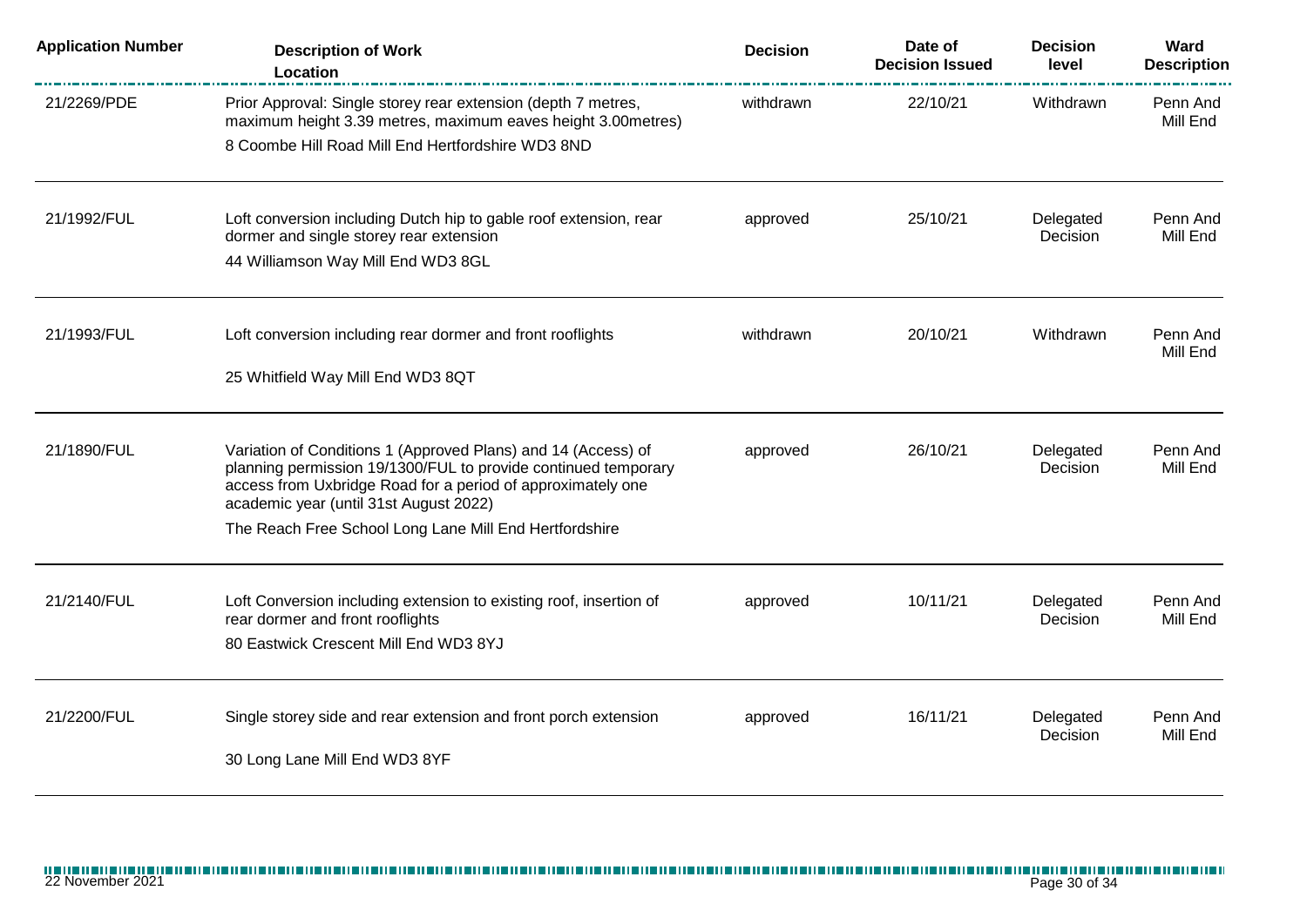| <b>Application Number</b> | <b>Description of Work</b><br><b>Location</b>                                                                                                                                                                           | <b>Decision</b> | Date of<br><b>Decision Issued</b> | <b>Decision</b><br>level | Ward<br><b>Description</b> |
|---------------------------|-------------------------------------------------------------------------------------------------------------------------------------------------------------------------------------------------------------------------|-----------------|-----------------------------------|--------------------------|----------------------------|
| 21/2118/RSP               | Part Retrospective: Single storey rear extension and first floor<br>rear extension                                                                                                                                      | approved        | 28/10/21                          | Delegated<br>Decision    | Penn And<br>Mill End       |
|                           | 25 Penn Road Mill End WD3 8QW                                                                                                                                                                                           |                 |                                   |                          |                            |
| 21/2249/PDE               | Prior Approval: Single storey rear extension (depth 4.00 metres,<br>maximum height 3.00metres, maximum eaves height 2.7metres)                                                                                          | no objection    | 03/11/21                          | Delegated<br>Decision    | Penn And<br>Mill End       |
|                           | 18 Jordans Road Mill End Hertfordshire WD3 8GN                                                                                                                                                                          |                 |                                   |                          |                            |
| 21/2279/PDE               | Prior Approval: Single storey rear extension (depth 6 metres,<br>maximum height 2.98 metres, maximum eaves height 2.72                                                                                                  | no objection    | 05/11/21                          | Delegated<br>Decision    | Penn And<br>Mill End       |
|                           | metres)<br>44 Berry Lane Mill End Rickmansworth Hertfordshire WD3 4DD                                                                                                                                                   |                 |                                   |                          |                            |
| 21/2371/CLPD              | Certificate of Lawfulness Proposed Development: Single-storey                                                                                                                                                           | approved        |                                   | Delegated                | Penn And                   |
|                           | rear extension                                                                                                                                                                                                          |                 |                                   | Decision                 | Mill End                   |
|                           | 86 Church Lane Mill End WD3 8HE                                                                                                                                                                                         |                 |                                   |                          |                            |
| 21/1916/FUL               | Variation of Condition 4 (Opening Hours) of planning permission<br>03/0727/FUL to vary opening hours to 07:00-20:00 Mondays to<br>Fridays inclusive, 07:00-19:00 Saturdays and 09:00-17.00<br>Sundays and Bank Holidays | approved        | 01/11/21                          | Delegated<br>Decision    | Rickmansworth<br>Town      |
|                           | 80 High Street Rickmansworth WD3 1AQ                                                                                                                                                                                    |                 |                                   |                          |                            |
| 21/2143/FUL               | Two storey side extension, single storey side/rear extension, front<br>porch, conversion of garage into habitable space and alterations<br>to fenestration                                                              | approved        | 05/11/21                          | Delegated<br>Decision    | Rickmansworth<br>Town      |
|                           | 12 Upper Hill Rise Rickmansworth WD3 7NU                                                                                                                                                                                |                 |                                   |                          |                            |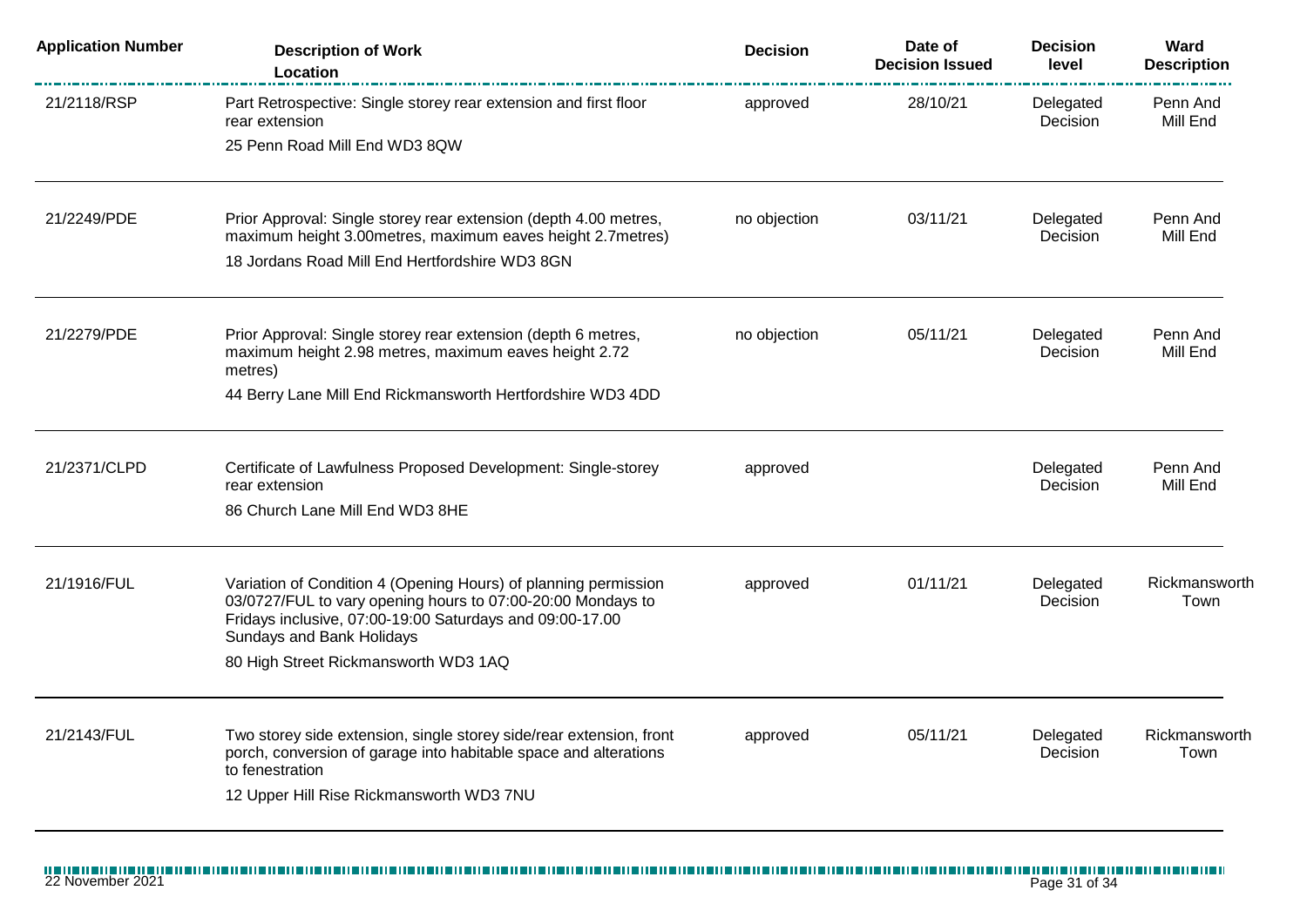| <b>Application Number</b> | <b>Description of Work</b><br>Location                                                                                                                   | <b>Decision</b>          | Date of<br><b>Decision Issued</b> | <b>Decision</b><br>level | Ward<br><b>Description</b> |
|---------------------------|----------------------------------------------------------------------------------------------------------------------------------------------------------|--------------------------|-----------------------------------|--------------------------|----------------------------|
| 21/2076/FUL               | Demolition of single storey rear extension, construction of single<br>storey rear extension, raised terrace and steps and alterations to<br>fenestration | approved                 | 05/11/21                          | Delegated<br>Decision    | Rickmansworth<br>Town      |
|                           | 58 Nightingale Road Rickmansworth WD3 7BT                                                                                                                |                          |                                   |                          |                            |
| 21/1742/RSP               | Retrospective: Installation of an external electric rollershutter                                                                                        | approved                 | 25/10/21                          | Committee<br>Decision    | Rickmansworth<br>Town      |
|                           | 4 Odeon Parade High Street Rickmansworth WD3 1EE                                                                                                         |                          |                                   |                          |                            |
| 21/1937/FUL               | Installation of sliding gate to flank boundary                                                                                                           | approved                 | 04/11/21                          | Delegated<br>Decision    | Rickmansworth<br>Town      |
|                           | 25 Pheasants Way Rickmansworth WD3 7ET                                                                                                                   |                          |                                   |                          |                            |
| 21/2502/DIS               | Discharge of Condition 3 (Construction Management Plan)<br>pursuant to planning permission 20/0806/FUL                                                   | Determined -<br>DIS apps | 09/11/21                          | Delegated<br>Decision    | Rickmansworth<br>Town      |
|                           | Swan House Homestead Road Rickmansworth WD3 1FX                                                                                                          |                          |                                   |                          |                            |
| 21/2362/PDE               | Prior Approval: Single storey rear extension (depth 5 metres,                                                                                            | no objection             | 19/11/21                          | Delegated                | Rickmansworth              |
|                           | maximum height 3.9 metres, maximum eaves height 2.7 metres)<br>3 Park Way Rickmansworth Hertfordshire WD3 7AU                                            |                          |                                   | Decision                 | Town                       |
| 21/1994/FUL               | Single storey front extension, conversion of existing garage into                                                                                        | approved                 | 20/10/21                          | Delegated                | Rickmansworth              |
|                           | habitable accommodation and loft conversion including hip to<br>gable extension, rear dormer and front rooflights and alterations<br>to fenestration     |                          |                                   | Decision                 | Town                       |
|                           | 16 Sherfield Avenue Rickmansworth WD3 1NH                                                                                                                |                          |                                   |                          |                            |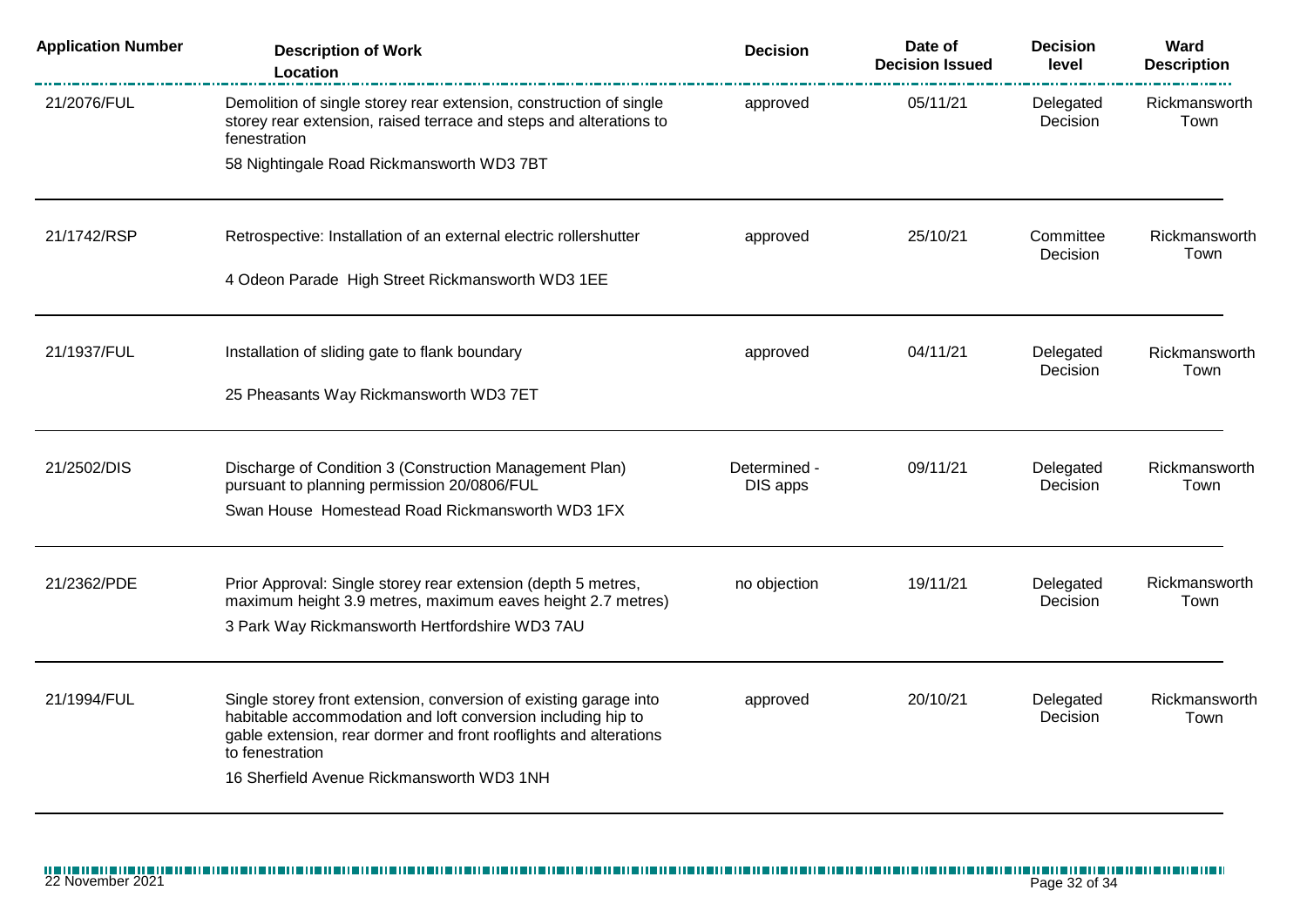| <b>Application Number</b> | <b>Description of Work</b><br><b>Location</b>                                                                                                                                                      | <b>Decision</b> | Date of<br><b>Decision Issued</b> | <b>Decision</b><br>level | Ward<br><b>Description</b> |
|---------------------------|----------------------------------------------------------------------------------------------------------------------------------------------------------------------------------------------------|-----------------|-----------------------------------|--------------------------|----------------------------|
| 21/2197/FUL               | First floor front extensions, loft conversion including increase in<br>ridge height, hip to Dutch hip roof enlargement, rear dormer<br>window and front rooflights and alterations to fenestration | withdrawn       | 10/11/21                          | Withdrawn                | Rickmansworth<br>Town      |
|                           | 69A Highfield Way Rickmansworth WD3 7PP                                                                                                                                                            |                 |                                   |                          |                            |
| 21/1819/FUL               | Second floor rear extension and increase in parapet wall at<br>second floor roof level to provide a new flat                                                                                       | refused         | 11/11/21                          | Delegated<br>Decision    | Rickmansworth<br>Town      |
|                           | BNI House 12 And 12A Church Street Rickmansworth<br>Hertfordshire WD3 1BS                                                                                                                          |                 |                                   |                          |                            |
| 21/2332/FUL               | Conversion of garage into habitable accommodation, single<br>storey side extensions and rear first floor extension with<br>associated raised patio to rear                                         | withdrawn       | 02/11/21                          | Withdrawn                | Rickmansworth<br>Town      |
|                           | 31 Beacon Way Rickmansworth WD3 7PF                                                                                                                                                                |                 |                                   |                          |                            |
| 21/2195/CLPD              | Certificate of Lawfulness Proposed Development: Single-storey<br>rear extension<br>69A Highfield Way Rickmansworth WD3 7PP                                                                         | approved        | 10/11/21                          | Delegated<br>Decision    | Rickmansworth<br>Town      |
|                           |                                                                                                                                                                                                    |                 |                                   |                          |                            |
| 21/2141/CLPD              | Certificate of Lawfulness Proposed Development: Loft conversion<br>including rear dormer window and front rooflights, erection of<br>single storey rear extension                                  | approved        | 01/11/21                          | Delegated<br>Decision    | South Oxhey                |
|                           | 5 Chilwell Gardens South Oxhey WD19 6LY                                                                                                                                                            |                 |                                   |                          |                            |